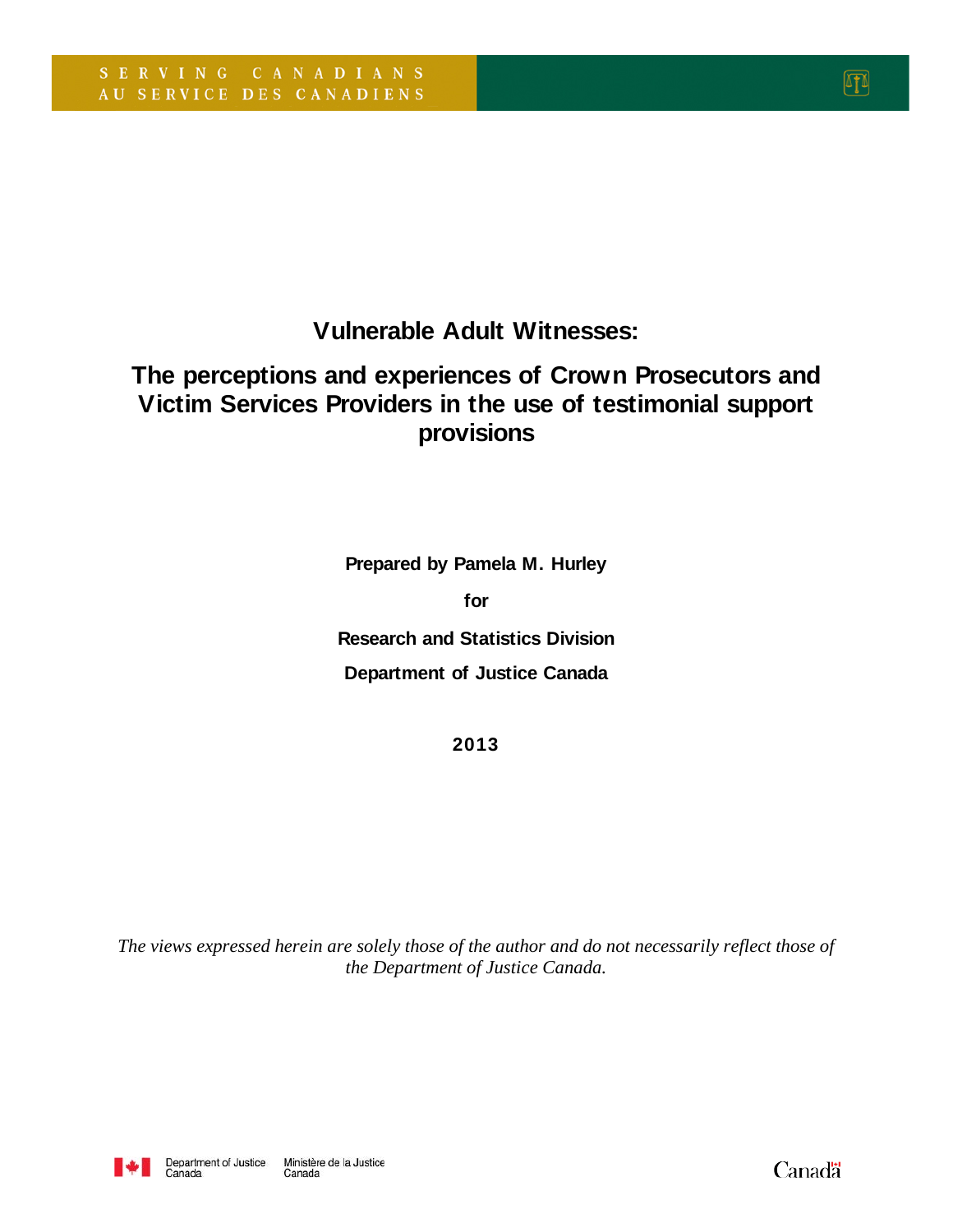©Her Majesty the Queen in Right of Canada, represented by the Minister of Justice and Attorney General of Canada, 2013

ISBN 978-1-100-22654-5

Cat. No J4-18/2013E-PDF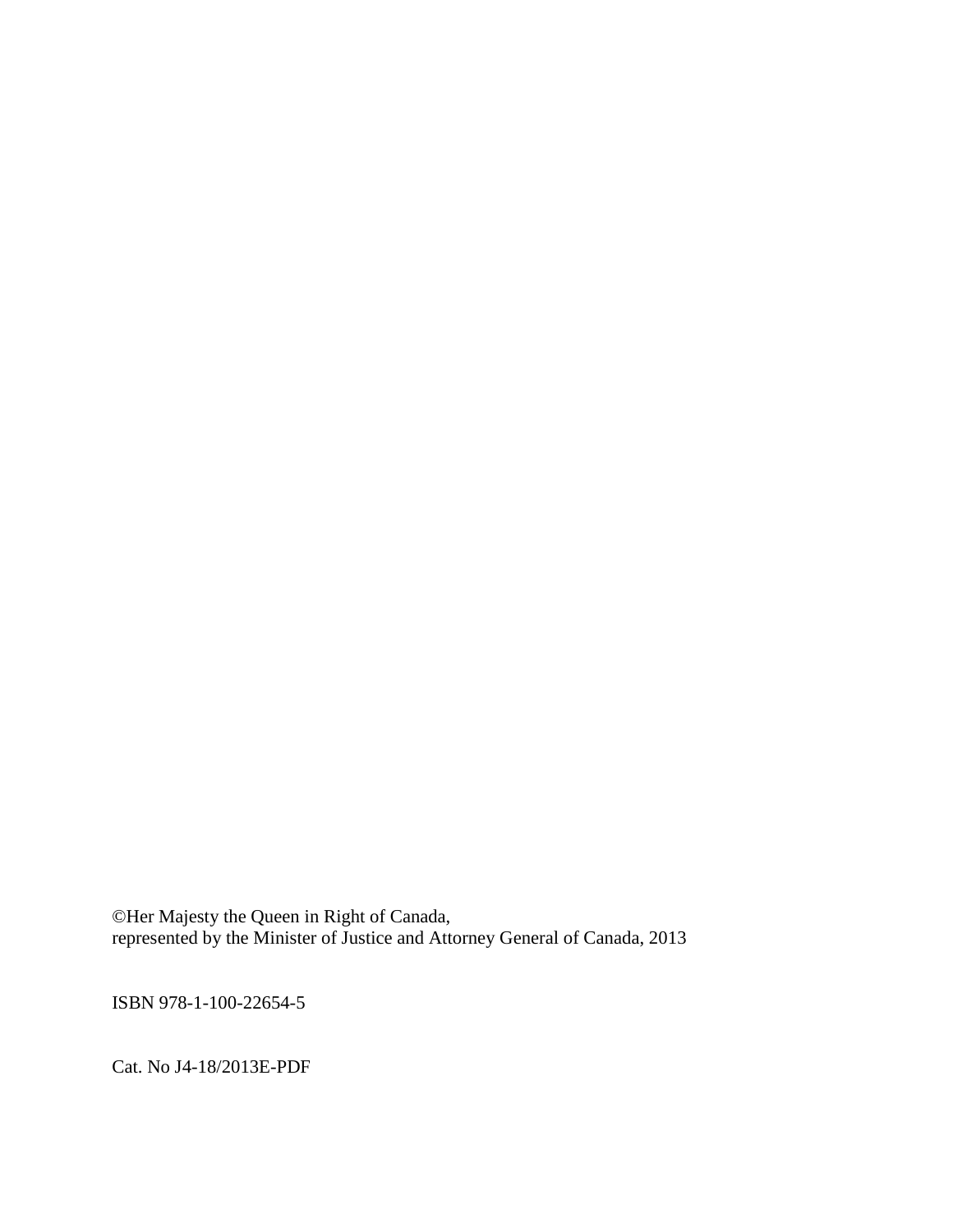#### **Acknowledgements**

Gratitude is extended to the Directors of Prosecution who facilitated the participation of the Crowns interviewed in the study and to those who facilitated the participation and interviews with victim services providers.

A sincere appreciation is extended to the Crowns and victim services professionals who participated in this study. Your insights, perceptions and commitment to the work you do, have provided a wealth of information on vulnerable adult witnesses.

Thanks to Dr. Susan McDonald of the Research and Statistics Division of Justice Canada, for her support throughout the research process and for her input on earlier drafts.

Also acknowledged are Karen Bellehumeur, Assistant Crown Attorney, London, Ontario, who provided input on the early draft of the questionnaire and Sarah Strasler for her assistance. Finally, a big thank you to Mary Ainslie who authored the companion report to this report entitled, *Testimonial Support for Vulnerable Adults (Bill C-2): Case Law Review (2009-2012).* She also provided consultation and input on the development and finalization of the questionnaire for Crown prosecutors.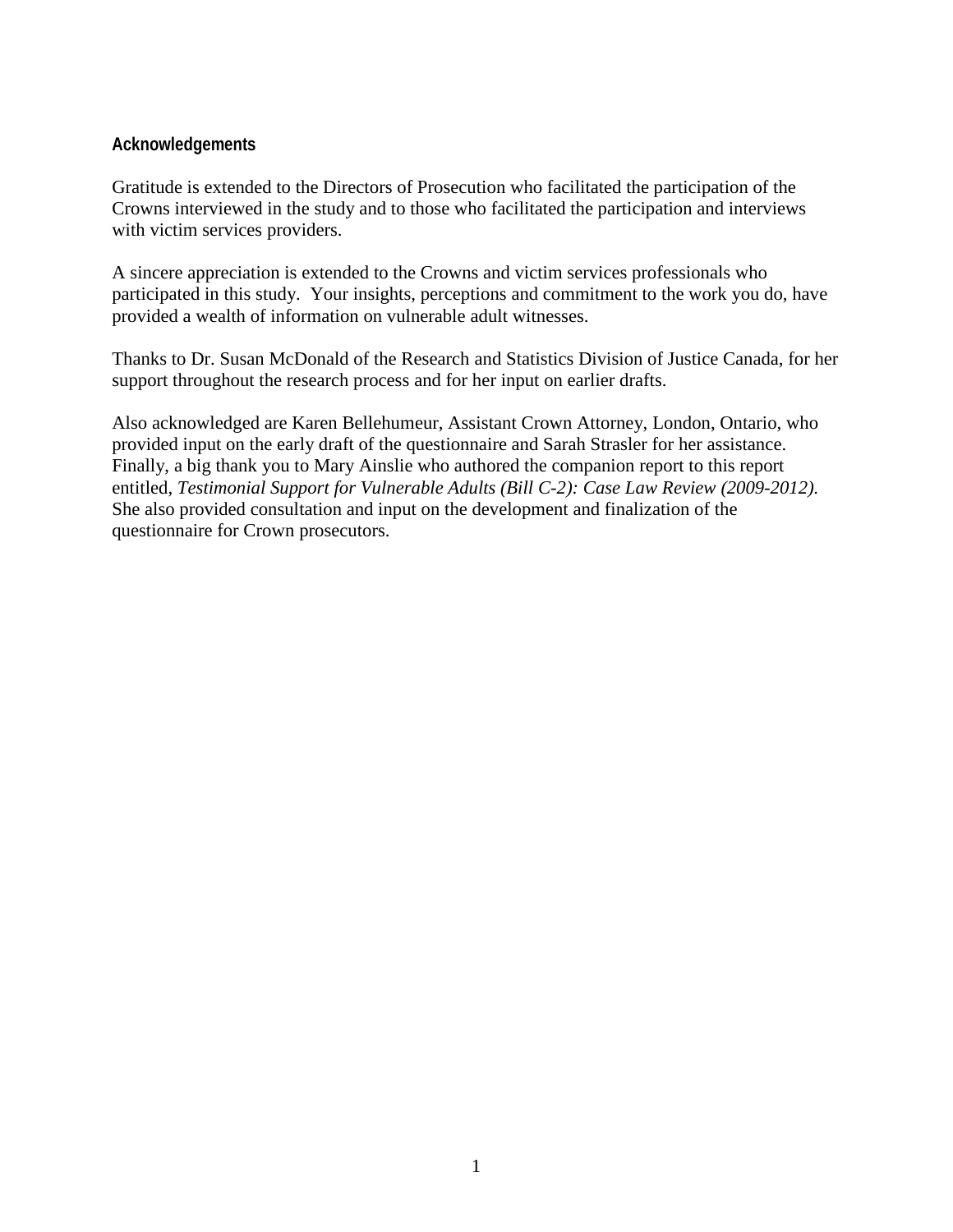# **Table of Contents**

| 3.2 HOW AND WHEN IS THE NEED FOR A TESTIMONIAL AID IDENTIFIED FOR A VULNERABLE    |  |
|-----------------------------------------------------------------------------------|--|
|                                                                                   |  |
|                                                                                   |  |
| 3.4 EXAMPLES OF EVIDENCE USED TO SUPPORT "PRESUMPTIVE" APPLICATIONS  13           |  |
| 3.5 EXAMPLES OF EVIDENCE USED TO SUPPORT "DISCRETIONARY" APPLICATIONS  14         |  |
|                                                                                   |  |
|                                                                                   |  |
| 3.8 FACTORS THAT MAY INFLUENCE WHETHER APPLICATIONS ARE MADE FOR TESTIMONIAL      |  |
|                                                                                   |  |
| 3.9 VICTIM SERVICES PROVIDERS: WORKING WITH VULNERABLE ADULT WITNESSES  16        |  |
| 3.11 DELAYS AND ADJOURNMENTS THAT MAY BE CAUSED BY APPLICATIONS 17                |  |
|                                                                                   |  |
| 3.13 ATTITUDES, OPINIONS, THOUGHTS AND EXPERIENCES ON SCREENS AND CCTV/VIDEO-     |  |
|                                                                                   |  |
| 3.14 SOME PERSPECTIVES AND EXPERIENCES OF PROSECUTORS IN COMMUNITIES WITH CIRCUIT |  |
|                                                                                   |  |
|                                                                                   |  |
|                                                                                   |  |
| 3.17 APPOINTMENT OF COUNSEL FOR CROSS-EXAMINATION BY SELF REPRESENTED ACCUSED -   |  |
|                                                                                   |  |
|                                                                                   |  |
|                                                                                   |  |
|                                                                                   |  |
|                                                                                   |  |
|                                                                                   |  |
|                                                                                   |  |
|                                                                                   |  |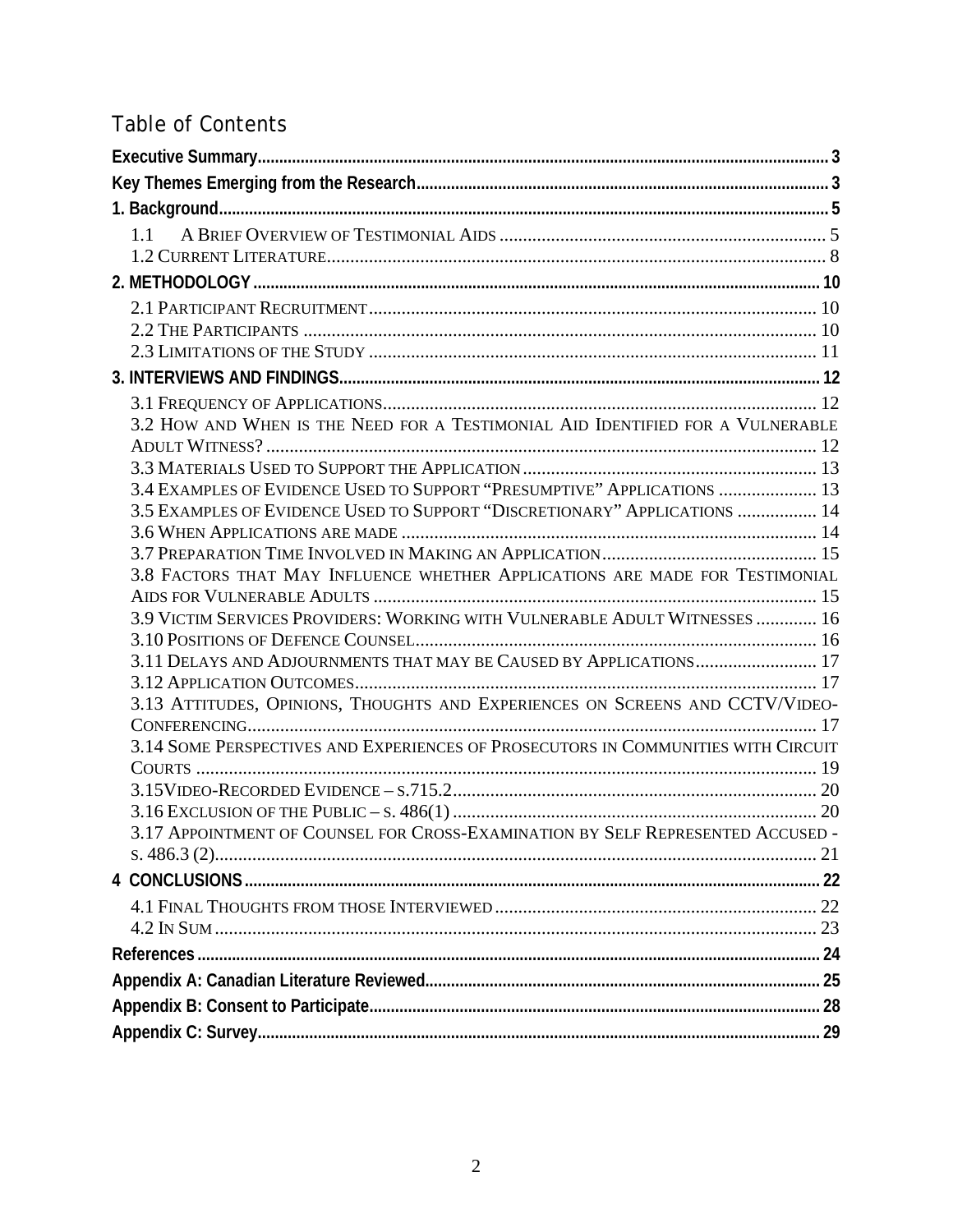## **Executive Summary**

This is an exploratory study examining the perceptions and experiences of Crown prosecutors and victim services providers of the testimonial support provisions for vulnerable adult witnesses found in s.486 of the *Criminal Code.* The purpose of the research is to gain a clearer understanding of how the provisions on testimonial accommodations are being used in Canada to assist vulnerable adult witnesses in providing their testimony. These provisions were expanded and clarified in January 2006 with Bill C-2, which also included a five year parliamentary review. Little is known about how testimonial aids are being used to assist vulnerable adult witnesses in providing their testimony. This research is intended to address this gap. The study consisted of a series of semi-structured interviews with crown prosecutors and victim services providers from jurisdictions across Canada. Eighteen Crowns were interviewed from eight different jurisdictions, and eleven victim services providers were interviewed from five different jurisdictions. Their locations included large and mid-sized urban centres and small communities in rural and remote areas.

Readers are encouraged to also review the companion report entitled, *Testimonial Support for Vulnerable Adults (Bill C-2): Case Law Review (2009-2012),* by Mary Ainslie.

# **Key Themes Emerging from the Research**

Using the information collected from the interviews the following observations are made:

- In many jurisdictions, the number of vulnerable adult victims and witnesses was not known. Applications for testimonial accommodations for vulnerable adult witnesses are not common, and few adults with disabilities in the witness population are identified in need of a testimonial accommodation.
- Crowns indicated that they made more "discretionary" applications than "presumptive" applications for adults with a disability. When made, the majority of "presumptive" applications were granted.
- There was a strong sense among the participants that collaboration and communication between Crown prosecutors and victim services are key factors in working with vulnerable adult witnesses.
- Case flagging by police and early meetings with prosecutors and victim services were identified as important factors in ensuring timely applications, availability of the testimonial accommodation(s), scheduling adequate court time and in avoiding adjournments.
- Testimonial accommodations are presumptively available for witnesses with a disability. However, in order for a testimonial aid to be granted, the Crown must establish that the witness will have difficulty communicating the evidence because of the disability. Crowns noted that the process of applications varies considerably within and across jurisdictions. The types of disabilities of witnesses reported by respondents vary considerably and include persons with intellectual disabilities, psychiatric disabilities, brain injury, Fetal Alcohol Spectrum Disorder (FASD), Down syndrome and post traumatic stress disorder. For other adult witnesses, the Crown must establish that the accommodation is necessary to obtain a full and candid account from the witness. Applications were made most frequently where there were charges related to sexual assault and domestic violence. Across jurisdictions,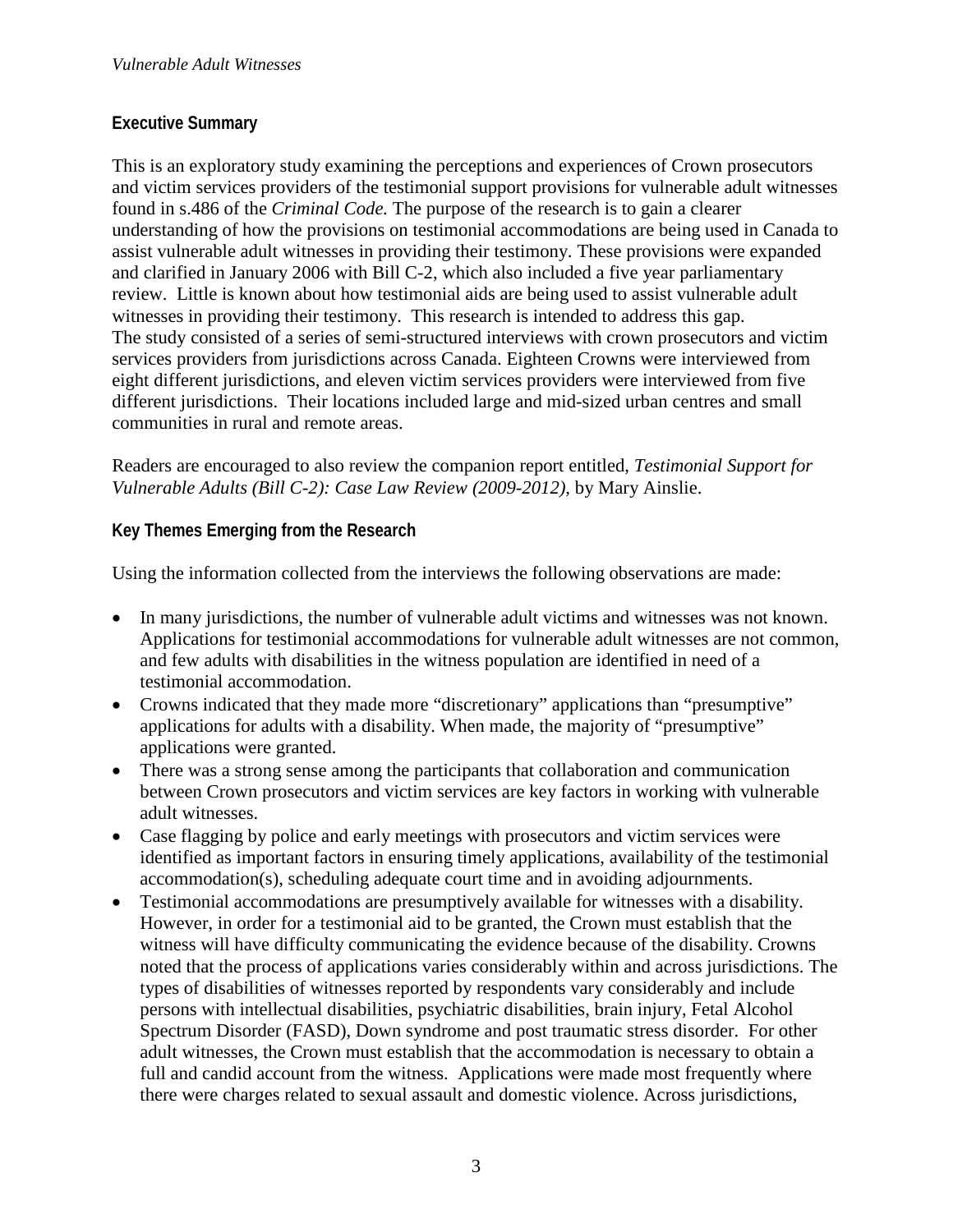evidence from police officers, victim services providers, personal support aids, experts, existing documents and letters from physicians and oral submissions by the Crown, have been used in support of both "presumptive" and "discretionary" applications for vulnerable witnesses.

- The time involved in making applications was a barrier reported by many Crowns. Evidence must be prepared and presented to support the Crown's application. Defence counsel do not typically consent to applications for vulnerable witnesses (although there are some notable exceptions). Cost of assessments is a factor to be considered. There is also the consideration that the application will not be successful.
- Regarding the use of testimonial aids, witness screens were the most frequently applied for accommodation. Applications for a support person were almost as frequent as for screens and were often applied for in combination with screens or close-circuit television (CCTV). Applications for testimony outside the courtroom via CCTV or video-conferencing were half as frequent as applications for screens.
- Crowns and victim services providers noted that access to testimonial aids in jurisdictions varies. In northern communities access to CCTV or videoconferencing equipment is limited. Screens are not available in many circuit courts. Some large urban courthouses do not have CCTV.
- Applications for testimonial aids are frequently made on the first day of court. Making an application ahead of time, before the judge or justice who will preside over the matter, was described as problematic by many respondents.
- For many respondents, understanding the impact of trauma and victimization is an essential component of working with vulnerable witnesses. Greater awareness of the diversity of disabilities of victims and witnesses is seen as essential to good practice.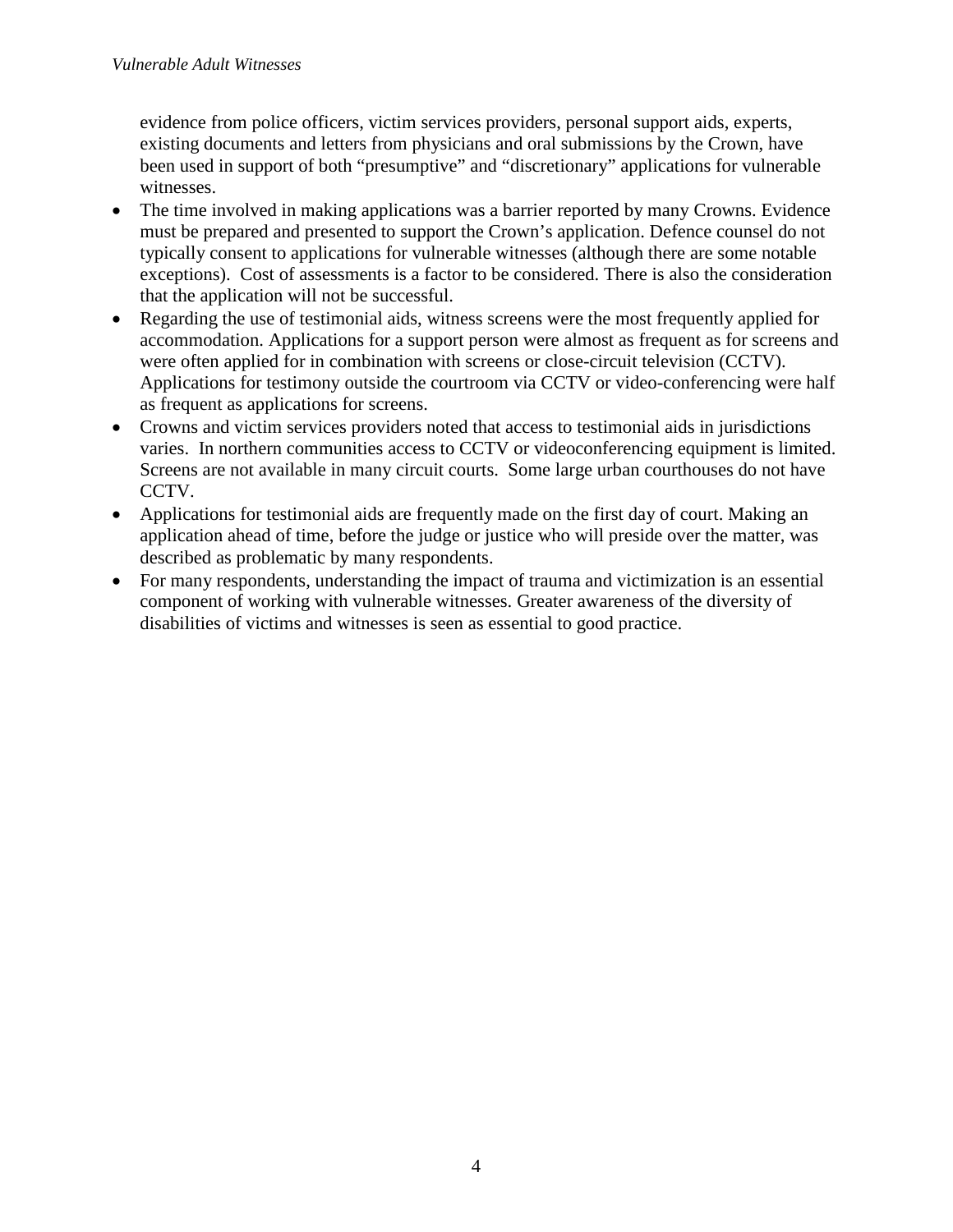## **1. Background**

*The goal of the court process is truth-seeking and, to that end, the evidence of all those involved in judicial proceedings must be given in a way that is most favourable to eliciting the truth.* 

- Madame Justice L"Heureux-Dubé, in *R*.v. *Levogiannis* [1993] 4 R.C.S. 475.

Since 1988, the Parliament of Canada has made a series of amendments to the *Criminal Code* and the *Canada Evidence Act*, which recognized the unique needs of child witnesses. On July 21, 2005, Bill C-2, *An Act to Amend the Criminal Code (Protection of Children and Other Vulnerable Persons)* and *the Canada Evidence Act* received royal assent. The provisions relating to testimonial aids came into force on January 2, 2006. The Bill included amendments to facilitate witness testimony and was intended to provide greater clarity and consistency for the use of testimonial aids and other measures for victims and witnesses. The legislation, addressing the needs of children and recognizing the special needs of vulnerable adult witnesses, moved from a case-by-case test to a presumption that all children under age eighteen and adults with a mental or physical disability can qualify for testimonial accommodations. Other witnesses may be permitted to use a testimonial aid if the judge or justice is of the opinion that such an order is necessary to obtain a full and candid account from the witness. In making that determination for these other witnesses, the judge or justice will take into account the nature of the offence, the nature of any relationship between the witness and the accused, whether the witness has a mental or physical disability, and any other circumstance that is deemed relevant.

The following sections will provide a brief overview of the *Criminal Code* provisions on a support person and screen and closed-circuit television, victims and witnesses in the criminal justice system and some current writing on this issue.

## **1.1 A Brief Overview of Testimonial Aids**

## *1.1.1 Testimonial Aid Provisions in the Criminal Code - Support Person*

**s. 486.1** (1) In any proceedings against an accused, the judge or justice shall, on application of the prosecutor, of a witness who is under the age of eighteen years or of a witness who has a mental or physical disability, order that a support person of the witness' choice be permitted to be present and to be close to the witness while the witness testifies, unless the judge or justice is of the opinion that the order would interfere with the proper administration of justice.

**s. 486.1** (2) In any proceedings against the accused, the judge or justice may, on application of the prosecutor or a witness, order that a support person of the witness' choice be permitted to be present and to be close to the witness while the witness testifies if the judge or justice is of the opinion that the order is necessary to obtain a full and candid account from the witness of the acts complained of.

**s. 486.1** (3) In making a determination under subsection (2), the judge or justice shall take into account the age of the witness, whether the witness has a mental or physical disability, the nature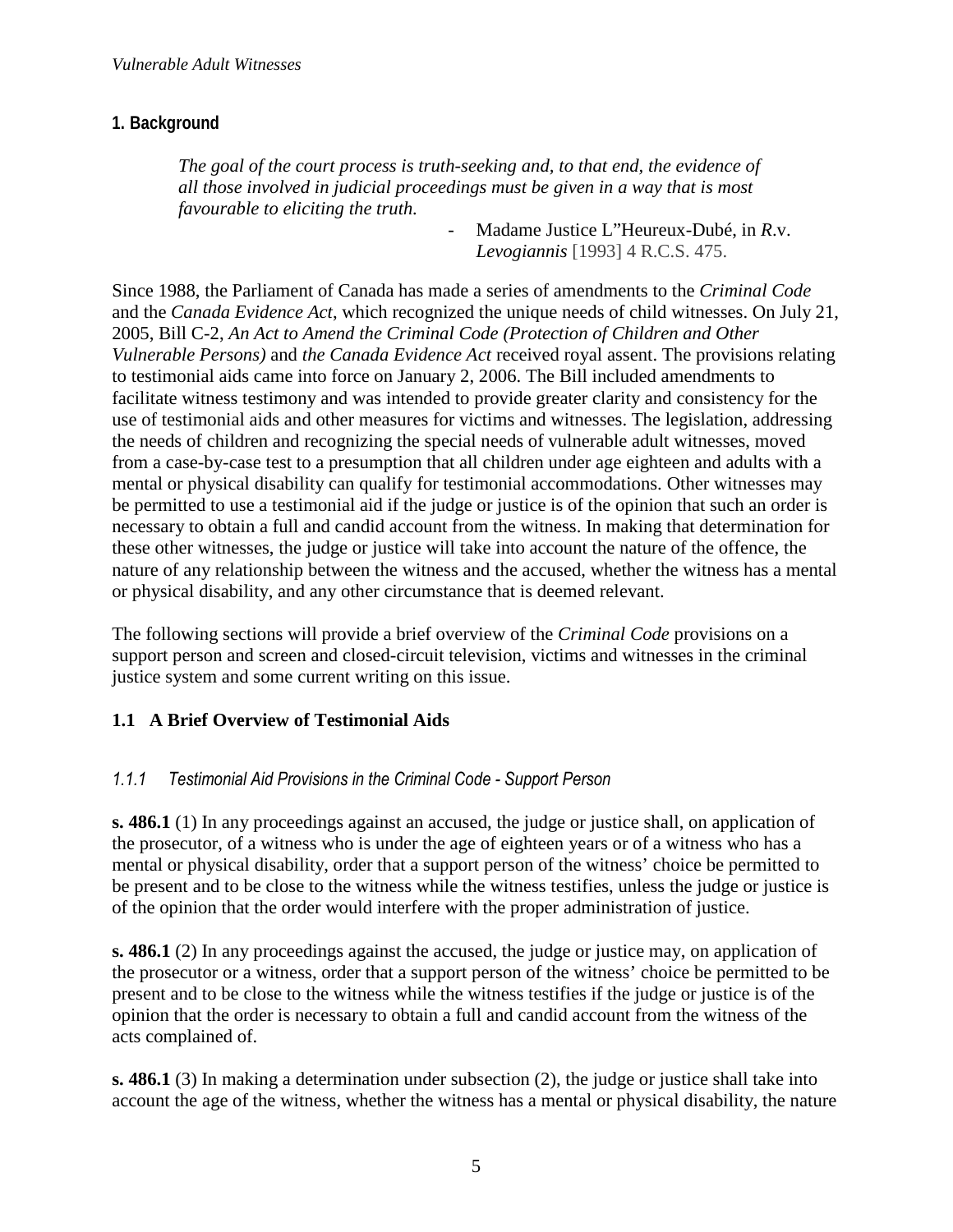of the offence, the nature of any relationship between the witness and the accused, and any other circumstance that the judge or justice considers relevant.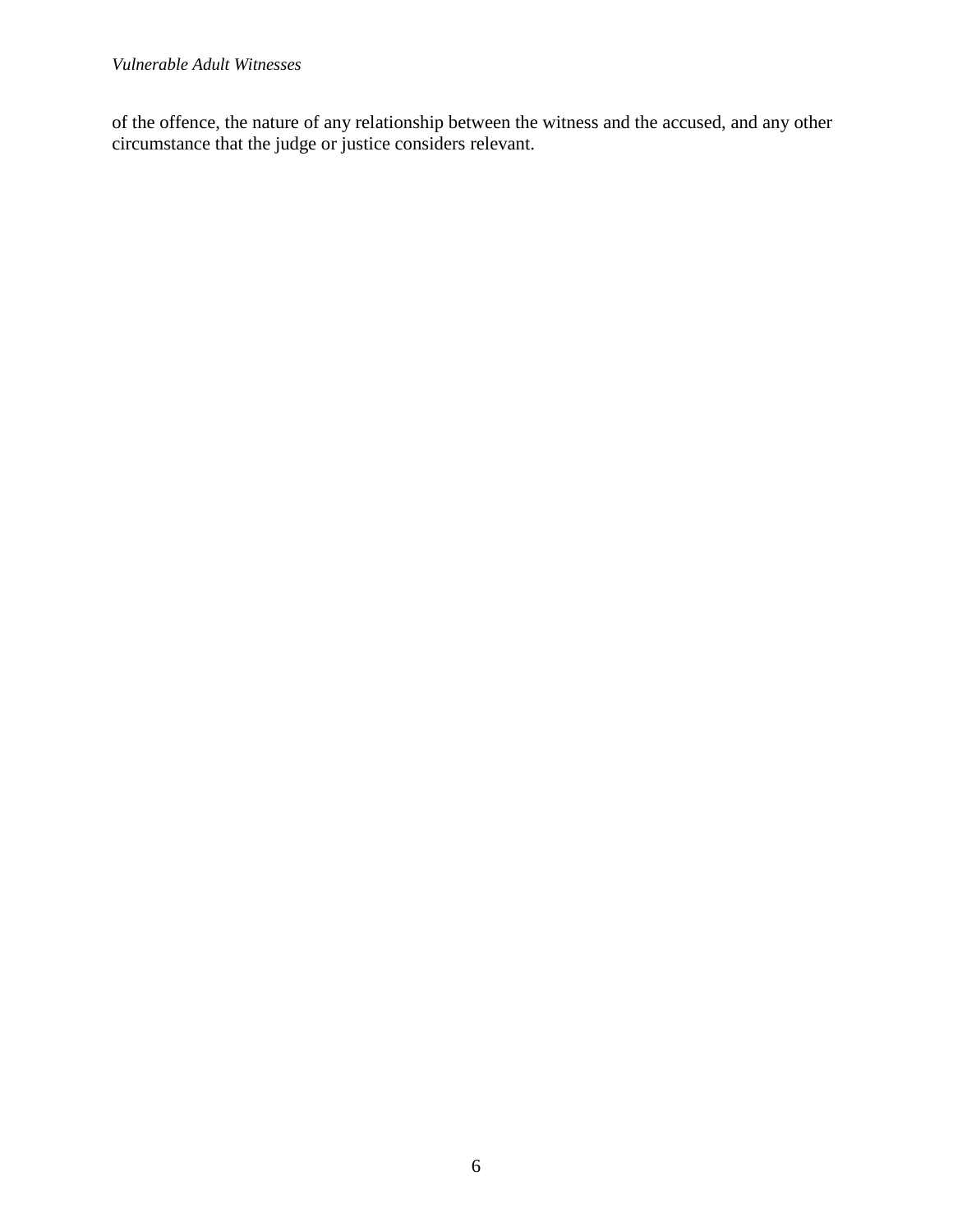*1.1.2 Testimonial Aid Provisions in the Criminal Code - Testimony Outside the Court Room or Behind a Screen*

**s. 486.2**(1) Despite section 650 (Accused to be present in Court), in any proceedings against an accused, the judge or justice shall, on application of the prosecutor, of a witness who is under the age of eighteen years or of a witness who is able to communicate evidence but may have difficulty doing so by reason of a mental or physical disability, order that the witness testify outside of the court room or behind a screen or other device that would allow the witness not to see the accused, unless the judge or justice is of the opinion that the order would interfere with the proper administration of justice.

**s. 486.2(2)** This section addresses the testimony of vulnerable adult witnesses who require a testimonial accommodation in order to provide a full and candid account of their evidence to the Court. In granting an application, the presiding judge or justice must be satisfied that the order is necessary.

**s.486.2 (3)** Factors the Court takes into account are: the nature of the offence; the relationship of the witness to the accused; the age of the witness; and any other circumstances the court might deem relevant.

## *1.1.3 Presumptive and Discretionary Applications*

For the purposes of this report, applications for witnesses who have a mental or physical disability, and who are able to communicate evidence, but may have difficulty doing so by reason of a mental or physical disability, are described as "presumptive." Applications for other adult witnesses who require a testimonial aid in order to provide a full and candid account of their evidence to the Court are described as "discretionary."

## *1.1.4 Victims and Witnesses with Disabilities in the Criminal Justice System*

Two United Nations Documents, the *Convention on the Rights of Persons with Disabilities* (herein referred to as UNCRPD) and the *Declaration on the Basic Principles for Victims of Crime* (herein referred to as DBPVC) have contributed significantly to the rights of individuals with disabilities who are involved in the criminal justice system.

The United Nations adopted the UNCRPD in 2006, making it the most recent international agreement on disability rights (Stienstra 2012). One year later, Canada signed the UNCRPD and later ratified the agreement in 2010 (UN Enable 2006). The UNCRPD's purpose is: "...to promote, protect, and ensure the full and equal enjoyment of all human rights and fundamental freedoms by all persons with disabilities, and to promote respect for their inherent dignity" (UN Enable 2006).

The DBPVC also states that victims of crime should be provided "proper assistance" throughout the legal process (Belak 2012, 4). As this assistance is delivered to victims, it is required that those with special needs due to disability are given attention. The safety of victims must also be ensured and their privacy protected (Belak 2012, 4).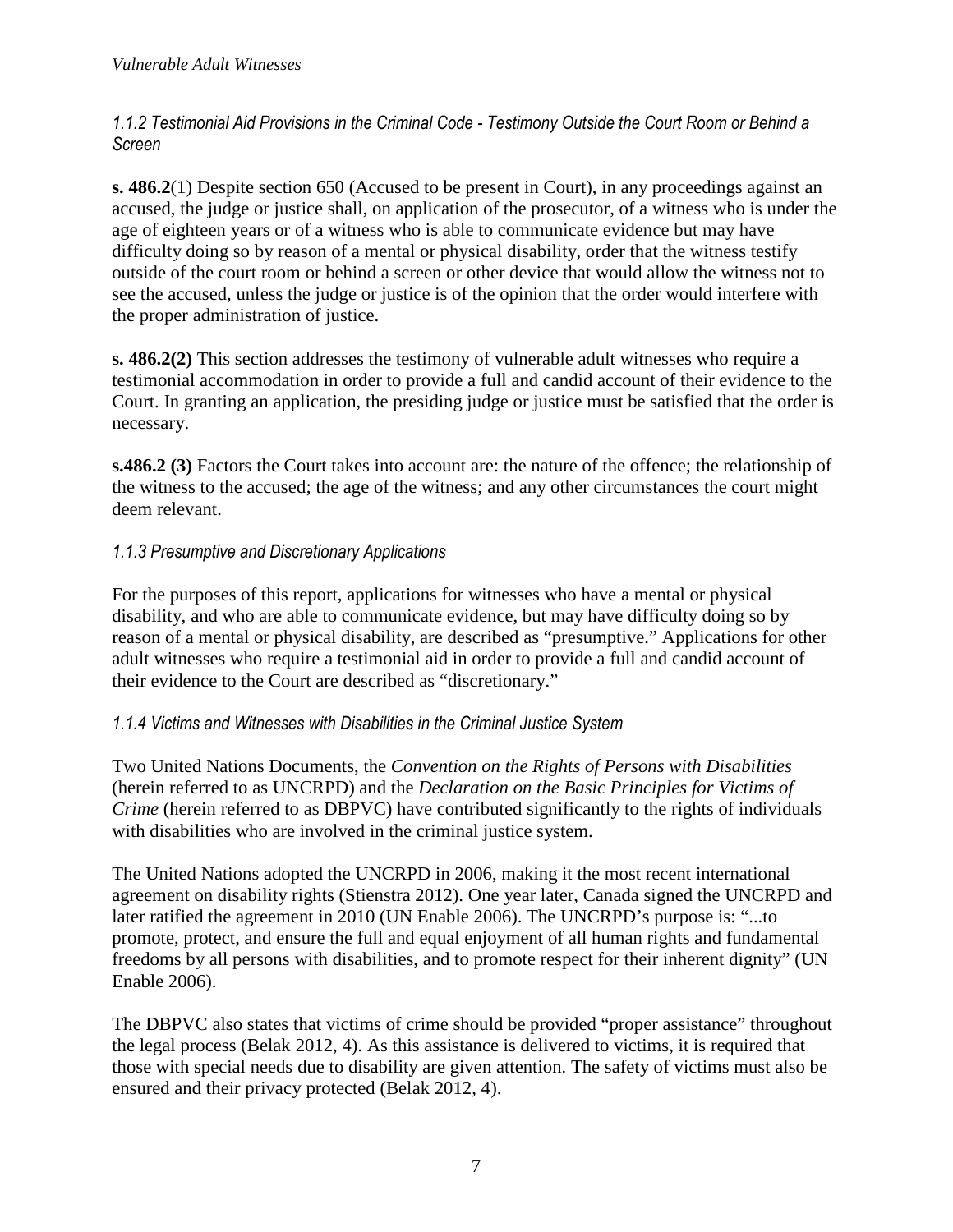*The Canadian Charter of Rights and Freedoms* reflects the ideals articulated in the UNCRPD and the DBPVC. Article 15 ensures equal recognition before the law, and equal benefit of the law without discrimination based on mental or physical disability (Constitution 1982). According to UNCRPD, the implementation of Article 15 requires that "States Parties shall take appropriate measures to provide access by persons with disabilities to the support they may require in exercising their legal capacity" (UN Enable 2006). It also states that persons with disabilities must be "safeguarded" to prevent abuse (UN Enable 2006).

Secondly, the *Canadian Human Rights Act* (1977) mandates a "duty to accommodate", which requires that service providers "take steps to eliminate different and negative treatment of individuals, or groups of individuals based on prohibited grounds of discrimination" (Duty 2013). Lastly, the *Canadian Human Rights Act* stipulates that State Parties must "promote appropriate training" for administrators of justice. This is to ensure that persons with disabilities experience effective access to justice, equal to their non-disabled counterparts.

# **1.2 Current Literature**

There is a growing body of literature addressing vulnerable adult victim and witness participants in the justice system process.

In a 2009 Canadian study, the authors interviewed victim services providers to gain further understanding of how Fetal Alcohol Spectrum Disorder (FASD) impacts the full participation of victims and witnesses in the criminal justice system. The most frequent suggestion was that training on FASD be provided to all justice professionals. It was repeatedly noted that there is a lack of awareness of FASD within the criminal justice system (Fraser and McDonald 2009).

The challenges posed by cross-examination for witnesses with cognitive, developmental, or intellectual disabilities were examined in *Taking the Stand: Access to Justice for Witnesses with Mental Disabilities in Sexual Assault Cases* (Benedet and Grant 2012). The authors describe cross-examination as a systemic barrier and argue that existing *Criminal Code* accommodations are inadequate to ensure a full and candid account. The authors propose the use of intermediaries as one solution for witnesses with mental disabilities which would allow witnesses to have assistance in understanding questions and in communicating their evidence to the court as fully as possible.

The Missing Women Commission of Inquiry examined the policies and practices in the treatment of vulnerable and intimidated witnesses. Vulnerable witnesses are defined as those who, because of their personal characteristics, may have difficulty testifying in a regular adversarial trial process. Intimidated witnesses are described as those who are unwilling to participate because they fear retaliation for their role in identifying or testifying against offenders (Belak 2012).

Rupert Ross (2009) explores the impact of trauma, the role of residential schools on the lives of First Nations people, the impact of emotional suppression and disconnection in Aboriginal Canada within the context of the justice system. Understanding the emotional and psychological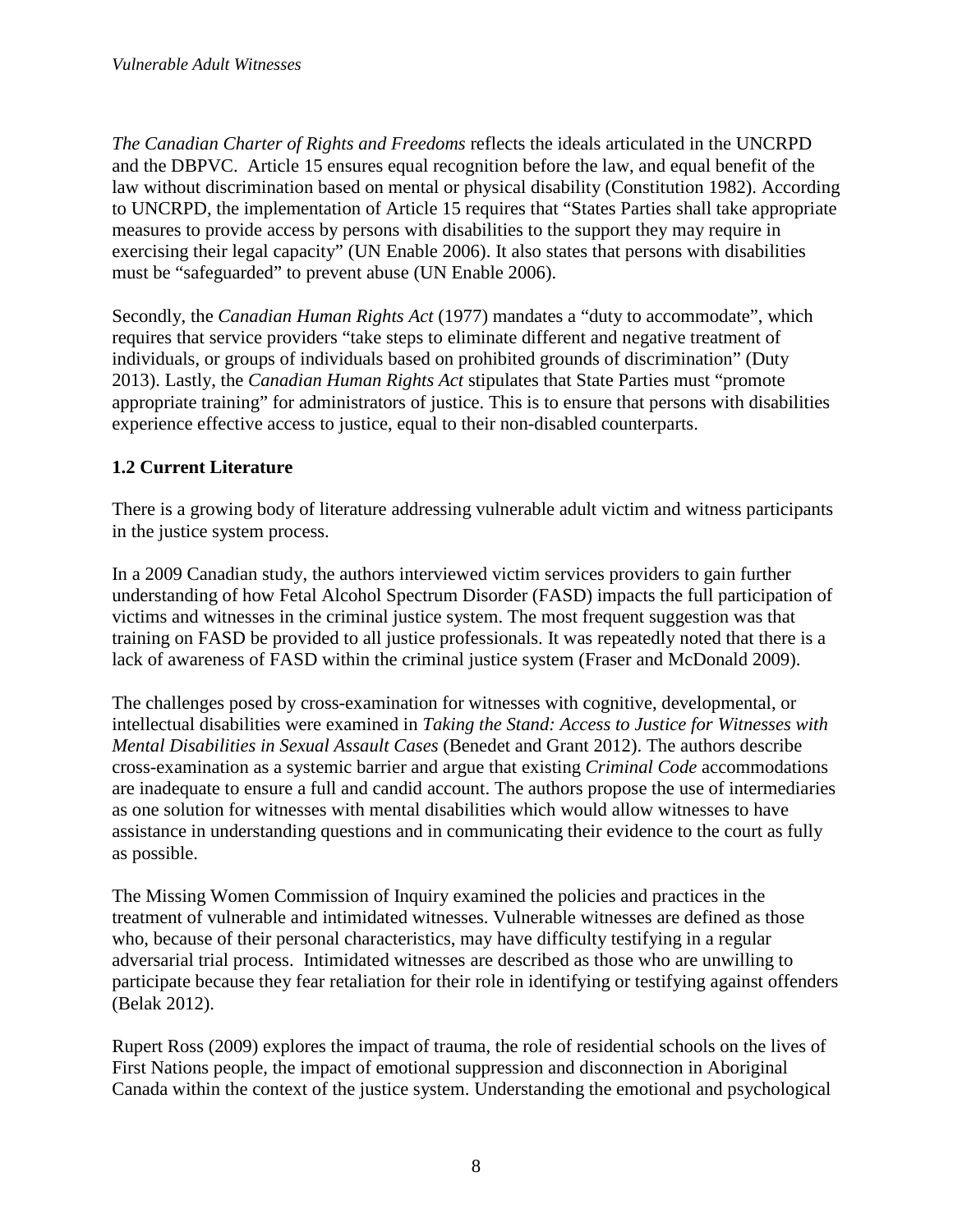responses to victimization is very important for Crown prosecutors to articulate to the judge when making an application for a discretionary testimonial aid.

In a study undertaken by Bala et al. (2011) after the former Bill C-2 came into force and effect, judicial experiences with, and opinions about, the amendments to the *Criminal Code* and the *Canada Evidence Act* for children and vulnerable adult witnesses were explored. Thirty judges were surveyed about their experiences and opinions of testimonial support provisions for children and vulnerable adults. The *Criminal Code* lists the factors (s.486.1(3)) that the judge may take into consideration on deciding whether or not to grant a discretionary application. The most common situations were "mental handicap/deficiency, the nature of the charge itself, sexual assault victim, and age."(Bala et al. 2011).

For a summary of the literature reviewed and additional international resources, please see Appendix A.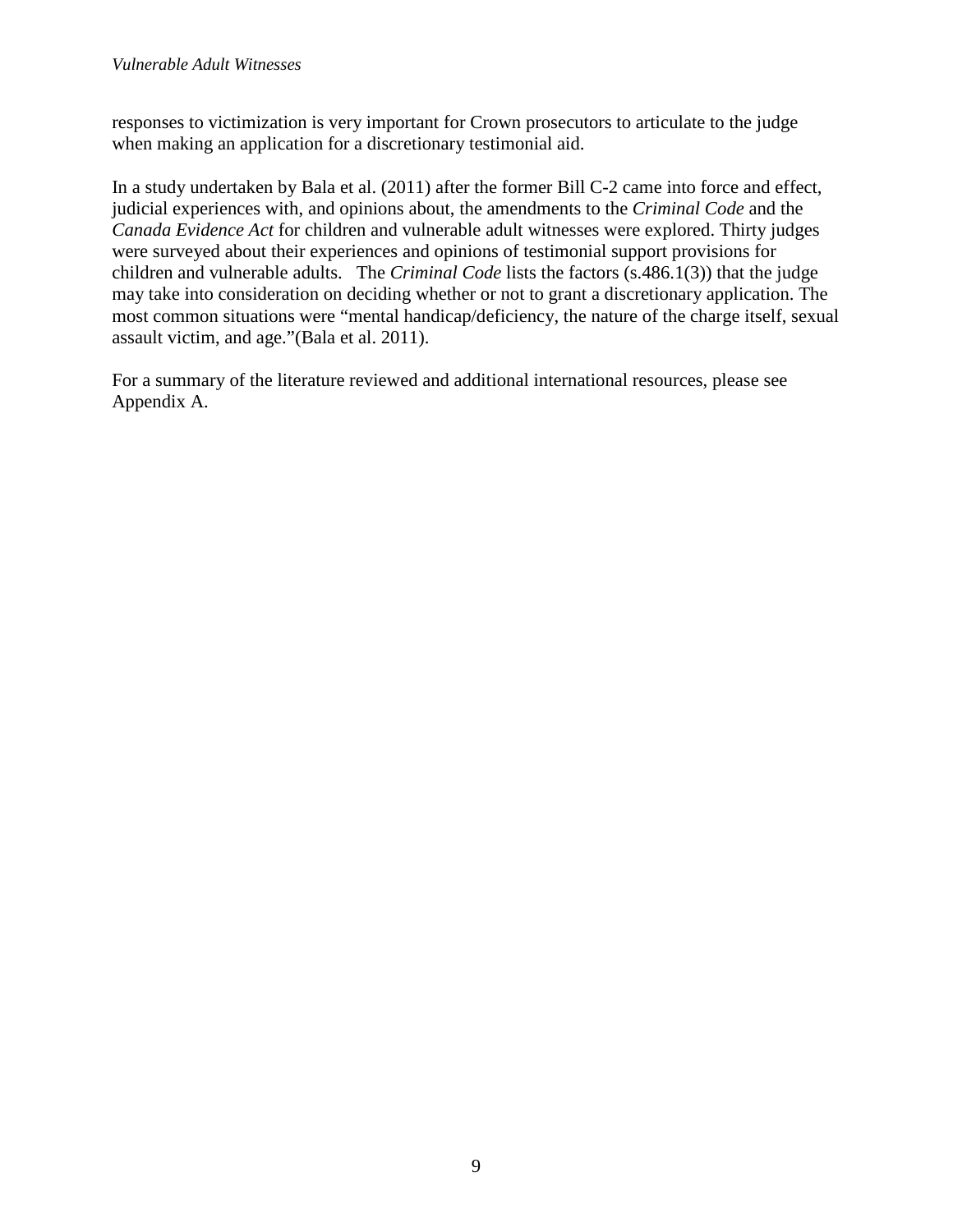# **2. METHODOLOGY**

#### **2.1 Participant Recruitment**

Working through the Federal Provincial Territorial Working Group on Victims of Crime, a letter of information, which introduced the consultant and provided details on the research, was sent to chief prosecutors in the jurisdictions. The letter requested that they identify Crown prosecutors in their office/jurisdiction, with specific experience in making applications for testimonial aids for vulnerable adults. Crowns in eight jurisdictions participated. This process also introduced the consultant to directors of victim services in several jurisdictions. A list of identified victim services providers in five jurisdictions was provided to the consultant. Potential participants were contacted by email or telephone to determine their interest in being interviewed and the questionnaire and a consent form were sent to participants. The interviews were semi-structured and lasted between sixty to ninety minutes.

The research was conducted in accordance with the Tri-Council Policy Statement on Ethical Conduct and Research involving Humans.<sup>1</sup> The consent form stipulated that no individual, nor specific jurisdiction would be identified by name in the resulting report. The consent form and questionnaire can be found in the Appendices.

#### **2.2 The Participants**

Eighteen Crown prosecutors and eleven victim services providers were interviewed.

#### *2.2.1 Crown Prosecutors*

The Crown prosecutors interviewed represented a wide variety of jurisdictions, working in large urban courthouses, as well as satellite and circuit courts. Some work in offices where there were only a few Crowns and others in offices where there were 50 – 100 Crowns. Several travel or have travelled on circuit court and to satellite courts within their region. The majority of Crowns who participated have over ten years of prosecution experience, with some having more than twenty years experience. Some provide mentoring and resources for others in their offices.

#### *2.2.2 Victim Services Providers*

 $\overline{a}$ 

The victim services participants represent a wide variety of jurisdictions, working in large and mid-size urban areas and rural and remote communities. The majority of respondents are court based. Approximately half of those interviewed have experience working in satellite courts and some in remote "fly-in" courts. Several are managers. Most have undergraduate or graduate degrees in social work or other related disciplines and all have several years of experience

<sup>&</sup>lt;sup>1</sup> See the statement at http://www.ethics.gc.ca/eng/policy-politique/initiatives/tcps2-eptc2/Default/ Accessed July 4, 2013.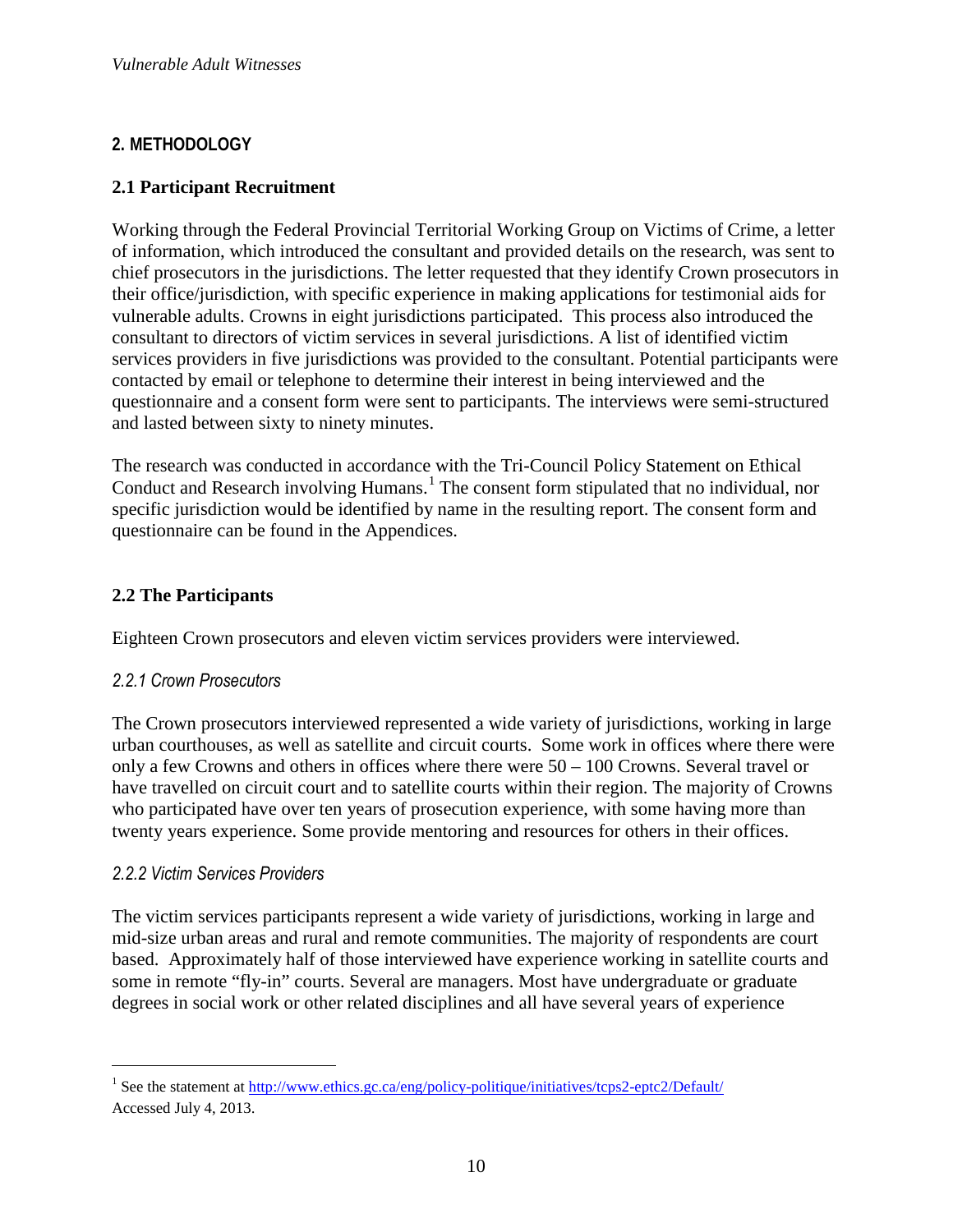working with vulnerable adult witnesses. Half of the participants have given evidence in court to support an application for a testimonial aid for a vulnerable adult witness.

#### *2.2.3 Collective Information*

One Crown prosecutor, as well as one victim services provider, provided the collective information of ten of each of their colleagues. This additional information is included in this report.

# **2.3 Limitations of the Study**

All of the Crowns participating in this study were recommended because of their experience in making applications for testimonial aids for vulnerable adult witness. Their experiences ranged from making a single application to making over ten applications in either "presumptive," "discretionary" or both categories. All of the victim services providers were identified because of their experience in working with vulnerable adult witnesses. Thus, those interviewed were not randomly sampled and may overestimate the experience of those working with vulnerable adult witnesses.

The findings of the study only represent the experiences and perspectives of those who were interviewed and should not be generalized to all Crowns and victim services providers in their jurisdictions, nor should the jurisdictions be generalized to all of Canada.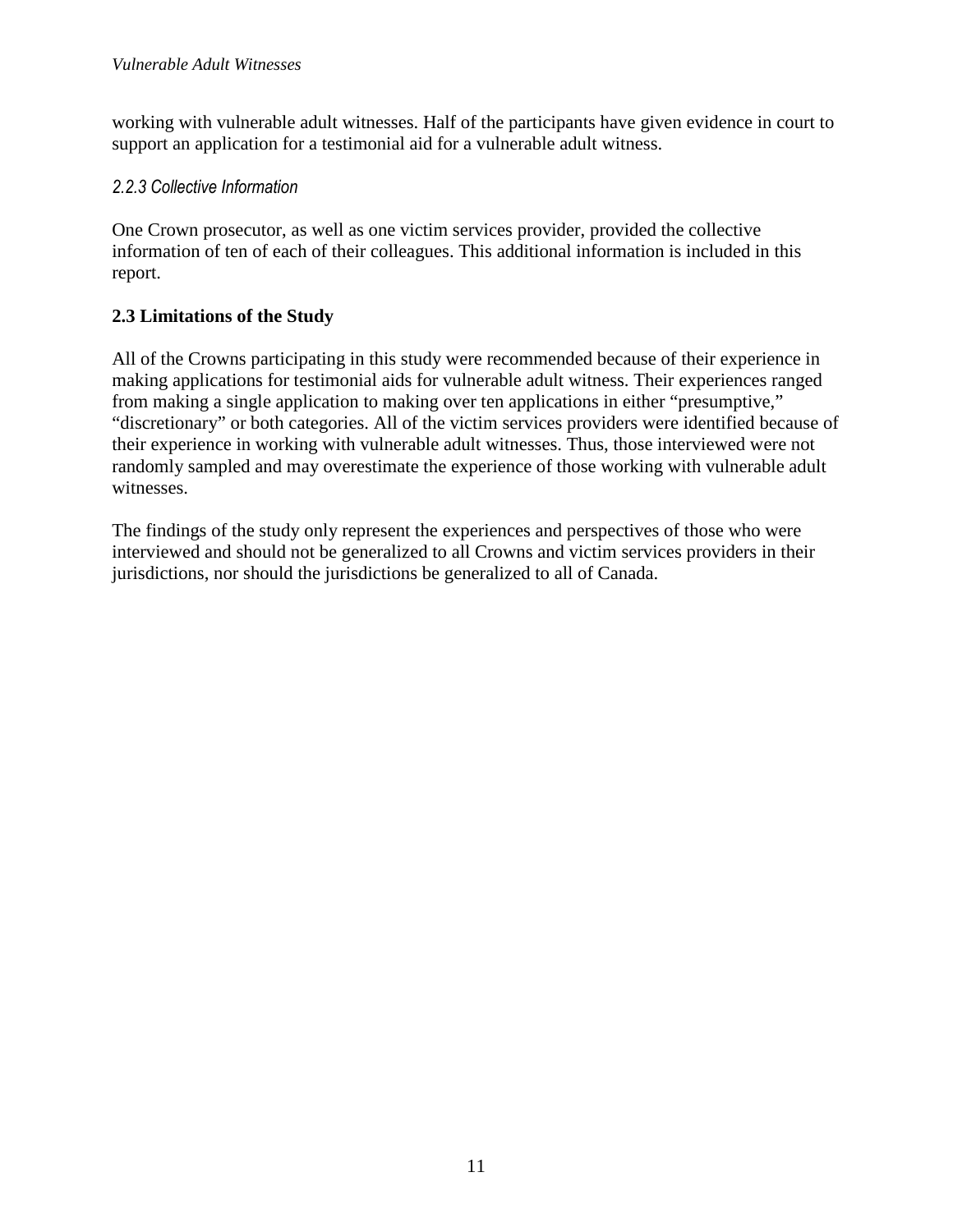## **3. INTERVIEWS AND FINDINGS**

#### **3.1 Frequency of Applications**

Crowns were asked how many application(s) for testimonial aids for vulnerable adults they had made since 2006. A few participants reported that their total experience was in making a single application, while a small number indicated that they had made more than ten applications in the "discretionary" category and between 4 – 10 applications in the "presumptive" category. These experiences reflect the findings of Bala et al., who reported that in cases with vulnerable adult witnesses, 66.7% of the thirty judges surveyed stated that applications for screens or CCTV are never made, 16.7% of judges said that they are occasionally made and 11.1% said that they are always made (Bala et al. 2011, 53).

Participants were also asked about their experiences and perceptions of making applications under s. 715.2 to introduce video-recorded evidence of an adult witness who has a disability, applications under s. 486 (1), for an exclusion of the public and s. 486.3(2), for appointment of counsel for cross-examination. The results are discussed below.

#### **3.2 How and When is the Need for a Testimonial Aid Identified for a Vulnerable Adult Witness?**

#### *3.2.1 Crown Prosecutors*

The majority of Crown prosecutors indicated that a combination of their own meeting with the witness, input/recommendation from victim services and police information were the primary sources that contributed to the decision to make an application. In addition, the witness sometimes requested an aid. Also there were cases when family members and others such as group home supervisors contacted the Crown and identified the need. And finally, in a few instances, the witness' unanticipated reaction on the day of the trial triggered the need for a testimonial aid.

#### *3.2.2 Victim Services Providers*

Victim services participants noted that they are careful when telling vulnerable adult witnesses about the option to use testimonial aids for their testimony. They do not want to raise any expectations for the witness and, there is awareness that the Crown makes the decision about an application.<sup>2</sup> Many emphasized the importance of meeting(s) with witnesses, when they establish rapport and identify any vulnerabilities, concerns and needs which they subsequently convey to the Crown. In some jurisdictions, victim services providers have a special form to provide their input and recommendations which are then sent to the Crown. In other jurisdictions, recommendations are communicated to the Crown via email, by telephone, or in person. Many participants noted that the information and recommendations arising from any assessment is very important and that concerns, vulnerabilities and accommodation needs of the witness must be clearly communicated to the Crown.

 $\overline{a}$  $2$  The legislation provides that the Crown or the witness may make an application. In practice, it is always the Crown who does this.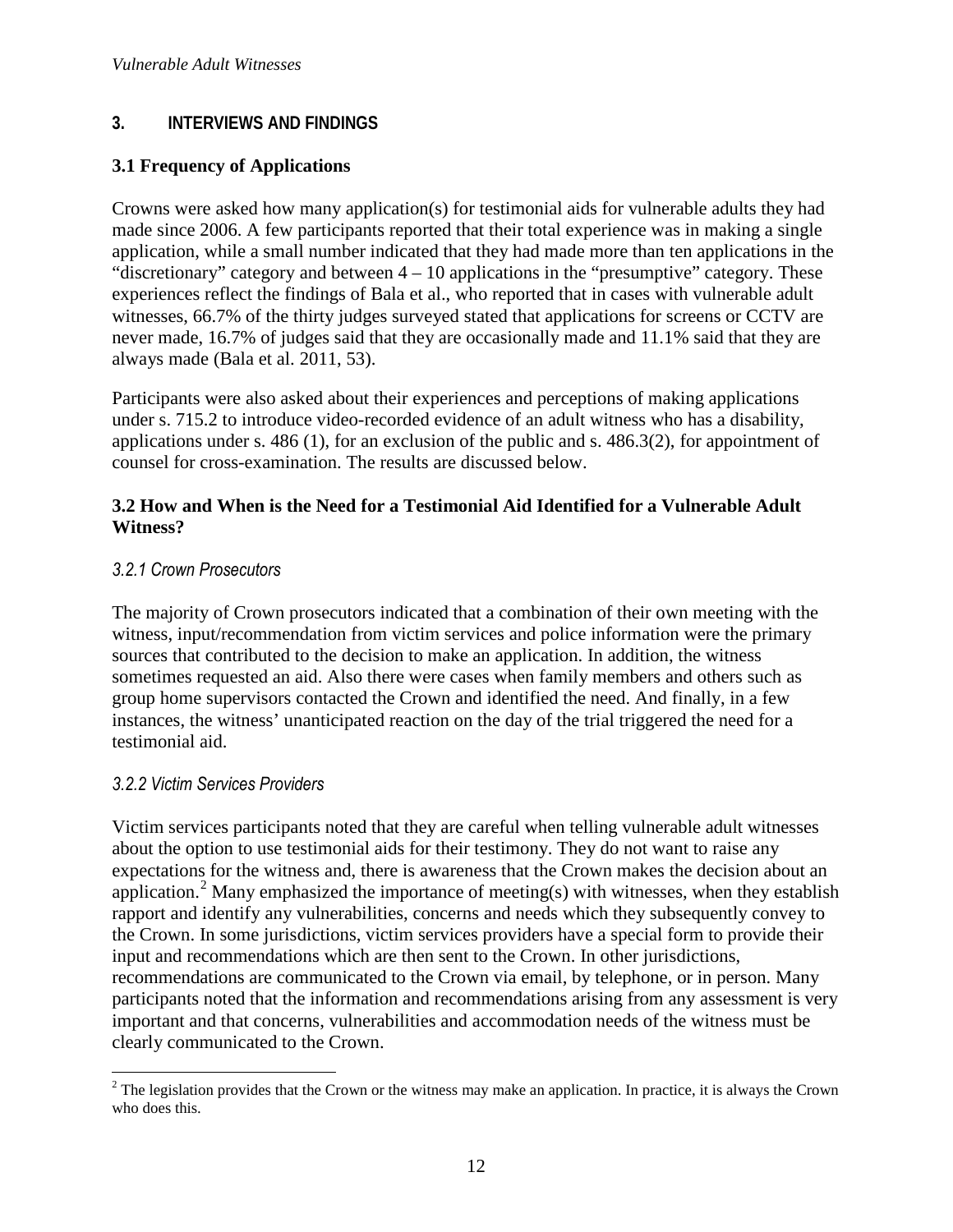#### **3.3 Materials Used to Support the Application**

Responses indicated that it was fairly rare to call expert evidence for either "presumptive" or "discretionary" applications. In many cases, existing documents or a letter from a physician were used to support applications. Some Crowns voiced their reluctance in calling a mental health practitioner (therapist, counsellor, psychologist, or psychiatrist) to give evidence in support of an application. This stemmed out of a concern that the medical records of the witness would be open to the court, potentially re-victimizing the victim. Countering this perspective was the experience of two Crowns who had called expert evidence in "discretionary" applications, both indicated that in each case the focus of the supporting evidence was on the impact that testifying in court would have on the witness' ability to provide a full and frank account of the evidence.

In many cases, in both "presumptive" and "discretionary" applications, the investigating police officer is called to give evidence and/or provide an affidavit. Victim services providers are also called to give evidence about their observations of the witness. Where a witness had a disability, a caregiver, parent, or a mental health community support person provided information to the court. In cases of FASD, the caregiver would be asked to describe where the witness is on the spectrum, if known.

A small number of Crowns reported that no materials or supporting evidence were required and that the oral application was enough.

#### **3.4 Examples of Evidence Used to Support "Presumptive" Applications**

#### *A letter from the psychiatrist was used in support of application*

A witness with mental health problems attempted suicide close to the court date. A letter from her psychiatrist was used to support an application for a testimonial aid. Defence counsel did not object. The witness was permitted to testify from behind a screen.

#### *A personal aid worker testified*

The witness, a woman, age 25, had a severe brain injury. She had a personal aid worker, and that individual was called to support the application for a testimonial aid. The Crown noted that "she was the person best able to know the abilities and disabilities of the witness". The court accepted the aid worker's testimony. The witness testified from behind a screen and with a support person beside her.

#### *Victim services provider gave evidence to support application*

A young woman, then aged 17, testified at the preliminary hearing using a screen and support person. She turned 18 before the trial. The victim services person alerted the Crown that the witness had learning difficulties and problems with comprehension. In support of the application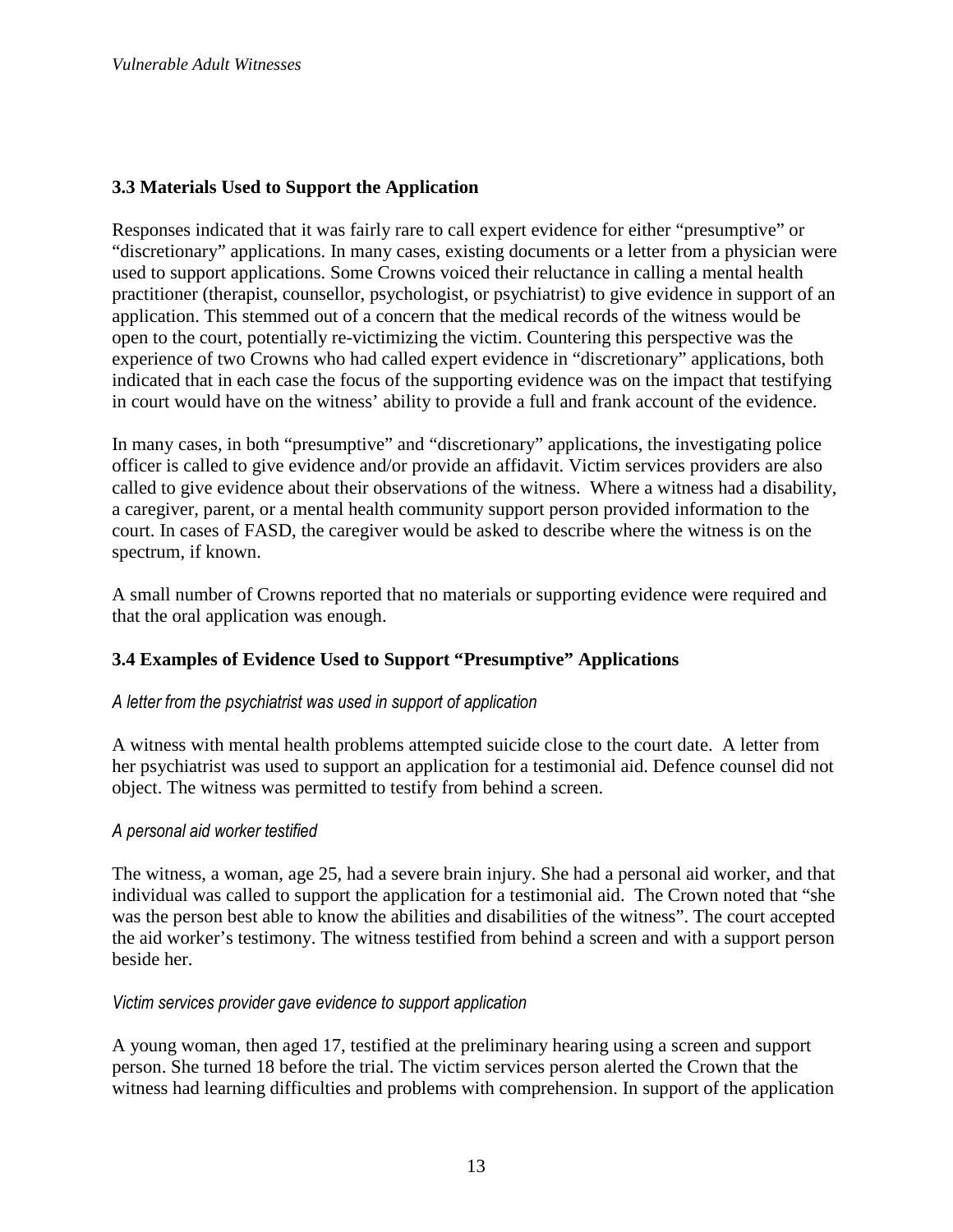under s. 486.2 (1) for a screen, s. 486.1 for a support person and s. 486.3(2) for appointment of counsel for cross-examination, the victim services worker was called to give evidence on her observations and interactions with the witness. The testimonial accommodations were allowed.

## **3.5 Examples of Evidence Used to Support "Discretionary" Applications**

#### *The witness testified to satisfy the need*

The witness was age 17 at the time of the incident and 18 at the time of the trial. The charges involved sexual assault. The application for a testimonial aid was made at the "last minute" as the witness "seemed okay" ahead of time, then just before testifying she "froze" and stated she could not testify in front of the accused. The Crown questioned the witness to satisfy the application - and she was asked how she would be affected if she did not have a screen. If the Crown had had prior notice, she would also have applied for a support person. The defence counsel strongly objected, but the application was granted and the witness was permitted to testify from behind the screen.

#### *Oral submission by the Crown*

The witness was one of six victims, but the only one who stated that she would be unable to testify in front of the accused. Charges before the court included sexual offences. Based on oral submissions by the Crown, and without any other written or oral evidence, the judge agreed that there was a pre-existing mental health condition and previously confirmed domestic violence, and therefore the witness was extremely vulnerable. At the preliminary hearing, the witness testified from behind a screen and the matter was committed to trial. At the Supreme Court level, the screen was again allowed, based upon oral submission by the Crown.

#### *Expert assessment*

The witness was 16 at the time of the sexual assaults and aged 36 at the time of the trial. She suffered from PTSD, anxiety and depression. The Crown received early input from victim services and also met with the victim several weeks prior to the date of the preliminary hearing.

Defence counsel opposed the application under s 486.2(2) for CCTV. Initially the crown had planned to call evidence from the investigating officer, but as a result of the opposition, a psychological assessment was obtained. The assessment focused on the witness' ability to "give a full and candid account" of her evidence in the presence of the accused. The assessment report was submitted and the psychologist gave opinion evidence. The application was granted.

In sections s.486.1(1) and (3) and s.486.2(1) and (3), both the presumptive application and the factors used to argue for a discretionary applications include mental or physical disability.

#### **3.6 When Applications are made**

Participants were asked about the timing of the applications, whether they were made weeks ahead, for example at a pre-trial hearing conference; less than one week, for example, at the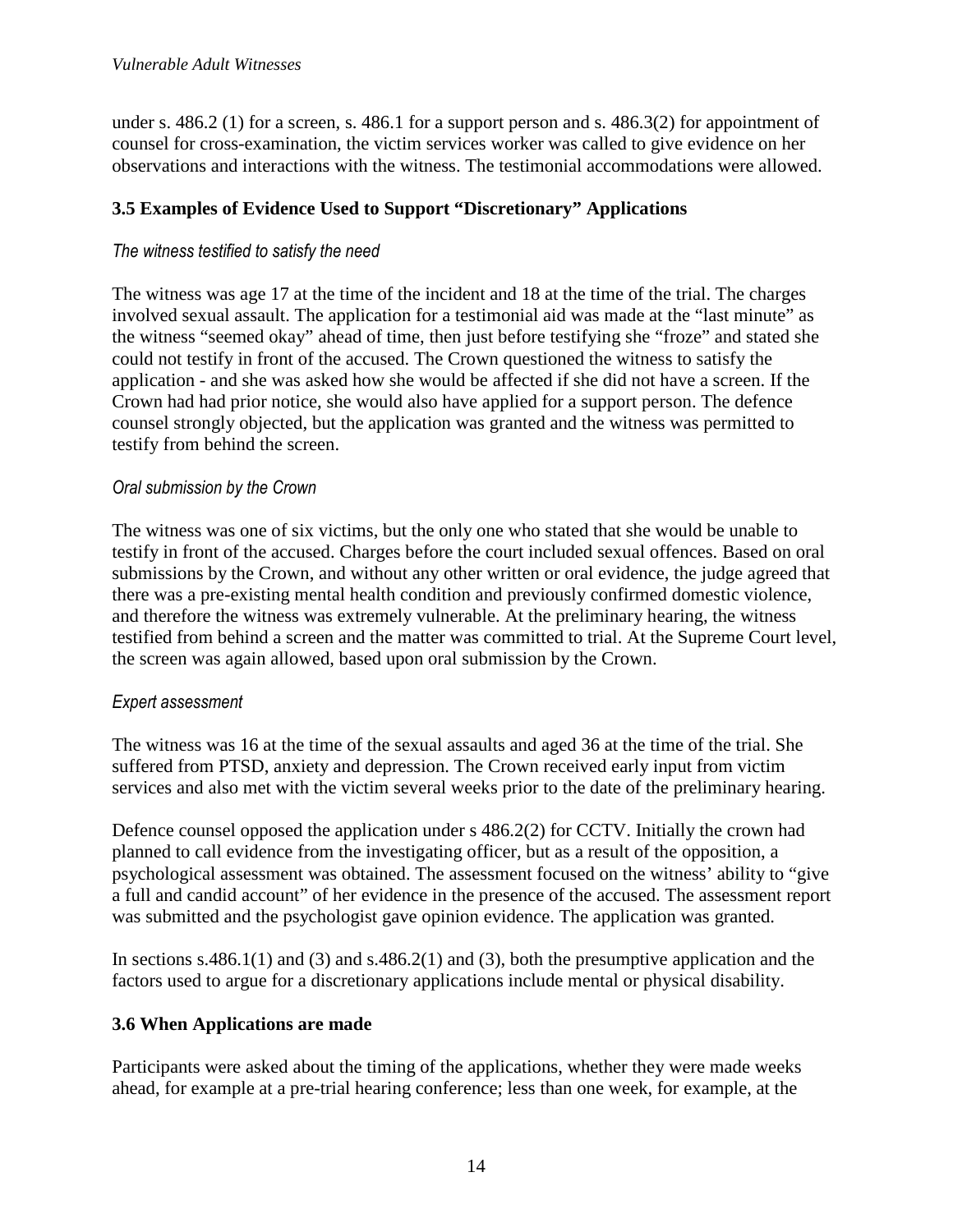beginning of preliminary inquiry or trial; or, during the preliminary inquiry or trial. Their responses covered a wide range of time frames and practices. Some applications were made several weeks before the court hearing, others less than one week before and most were made on day of court appearance. On occasion, an application was made in the middle of a hearing, when it was evident that the witness was in such a state of distress that they could not continue without a testimonial aid.

Applications under s. 486.1 and s. 486.2 must be made during the proceedings to the presiding judge or justice or before the proceedings begin to the judge or justice who will preside at the proceedings. Information from participants indicated that the day of the court hearing was when most applications are made; it is only the day of the court hearing that the presiding judge will be known and available as per s. 486.1(2.1) and s.486.2(2.1)). These last minute applications can be stressful for the witness. Applications for superior court trials are generally made in advance, as the case would have been assigned to a Crown and the judge or justice who will preside is known. In addition, defence counsel is advised of the intention to apply for a testimonial aid(s) at the pretrial meeting. Several participants reported that making an application ahead of the court date to the judge or justice who will preside at the proceedings is often problematic in that the trial judge may not be known ahead of time. Related to this issue was a concern that there was an uncertainty for a witness who has to wait until the last moment to find out if a testimonial aid will be allowed. It was also noted that adjournments can occur as a result of late applications.

Some participants discussed the issue of a "last minute need" for testimonial aids. For example, a vulnerable witness upon entering the courtroom may experience panic, heightened anxiety or intense fear. This reaction may not have been anticipated ahead of the court date. Screens were reported to be used in these cases as CCTV may not be available on short notice.

## **3.7 Preparation Time Involved in Making an Application**

Prosecutors were asked to comment on how much preparation time is involved in making applications for testimonial aids for vulnerable adults. There was a range of answers from participants. In cases where defense counsel objects to the application, there is a hearing and this can be time consuming. Objections from defence are more frequent for "discretionary" applications.

Where precedents on procedure and case law are available, this can minimize the preparation time required for Crowns.

*The one application took a "fair bit of time" – the judge asked for written submissions. I called an expert – the report took time. Preparation time is an issue, but it would not stop me from making an application.* 

#### **3.8 Factors That May Influence Whether Applications Are Made for Testimonial Aids for Vulnerable Adults**

Crown prosecutors were asked what, if any, factors influence whether they make an application for testimonial aids for vulnerable adults. Their responses included factors such as case load,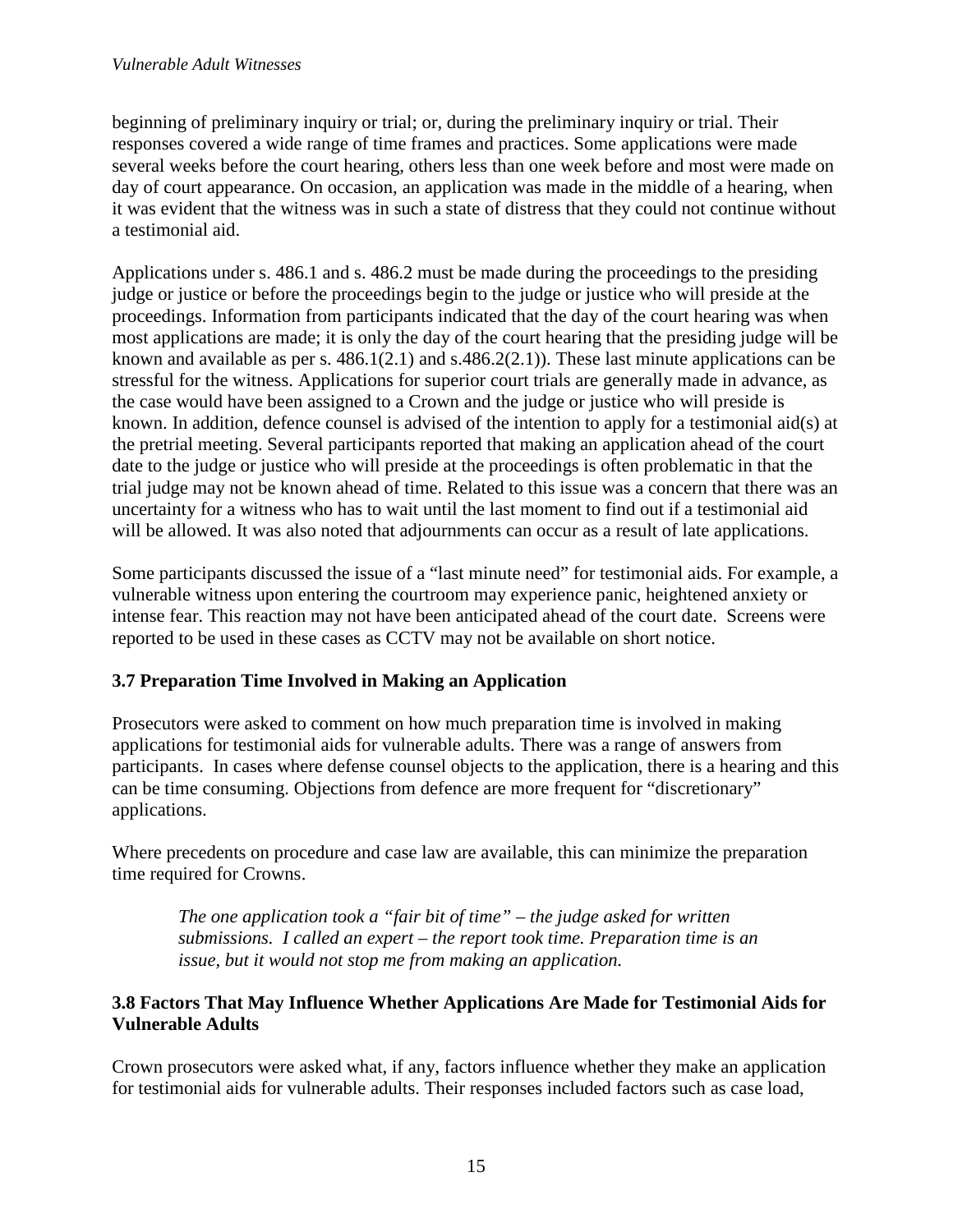time involved making the application and late identification of the specific needs of the witness. Some participants discussed the cost of a professional assessment as a consideration, but most believed the cost of an assessment would be approved by management.

One respondent noted that when an application was made, the psychiatrist who was treating the witness provided testimony as to the need for a testimonial accommodation, on a *pro bono* basis. Other participants indicated that providing existing medical documents or records did not involve a cost.

#### *3.8.1 Making an Application – An example of the process used in one jurisdiction*

- 1) The Crown and victim services meet separately with the witness early on and so the "process is in place."
- 2) The witness is advised of the availability of testimonial accommodations.
- 3) Victim services "are proactive they knock on the Crown's door" and advise of the need for a testimonial aid.
- 4) The applications are made weeks before the hearing. Defence counsel is advised by letter, and they typically do not oppose the application.
- 5) The court administration is advised and prepared.
- 6) An application is rarely made on the day of court.

One Crown suggested that the trial coordinator can play a key role in facilitating the application process.

## **3.9 Victim Services Providers: Working with Vulnerable Adult Witnesses**

Victim services providers were asked to comment on time requirements when working with vulnerable adult witnesses. Most of the participants stated that several meetings with the witness and case/trial coordinator are required to meet the needs of the witness and to help ensure that necessary accommodations are in place. During meetings with victim services, special needs of witnesses can be identified such as interpretation services and the need for specialized supports and accommodations. During their initial meetings with victim services, witnesses may report concerns or fears about testifying. Participants emphasized the importance of early planning and organization. Participants also noted that, although witnesses are contacted not all witnesses utilize their services, resulting in "last minute" identification of a vulnerable witness. In many jurisdictions, victim services are provided with information about witnesses when charges are laid. Some victim services, for example those which are not linked directly to the Crown office, may not be alerted about the witness until later on in the process.

#### **3.10 Positions of Defence Counsel**

There were varying responses to the question of whether defence counsel generally oppose or consent to applications for testimonial aids for vulnerable adults. Participants believed that the majority of "discretionary" applications were opposed, apart from a couple of notable exceptions. Some participants noted that defence may agree to an application for the preliminary inquiry, but would oppose the application for the trial in that matter. In some smaller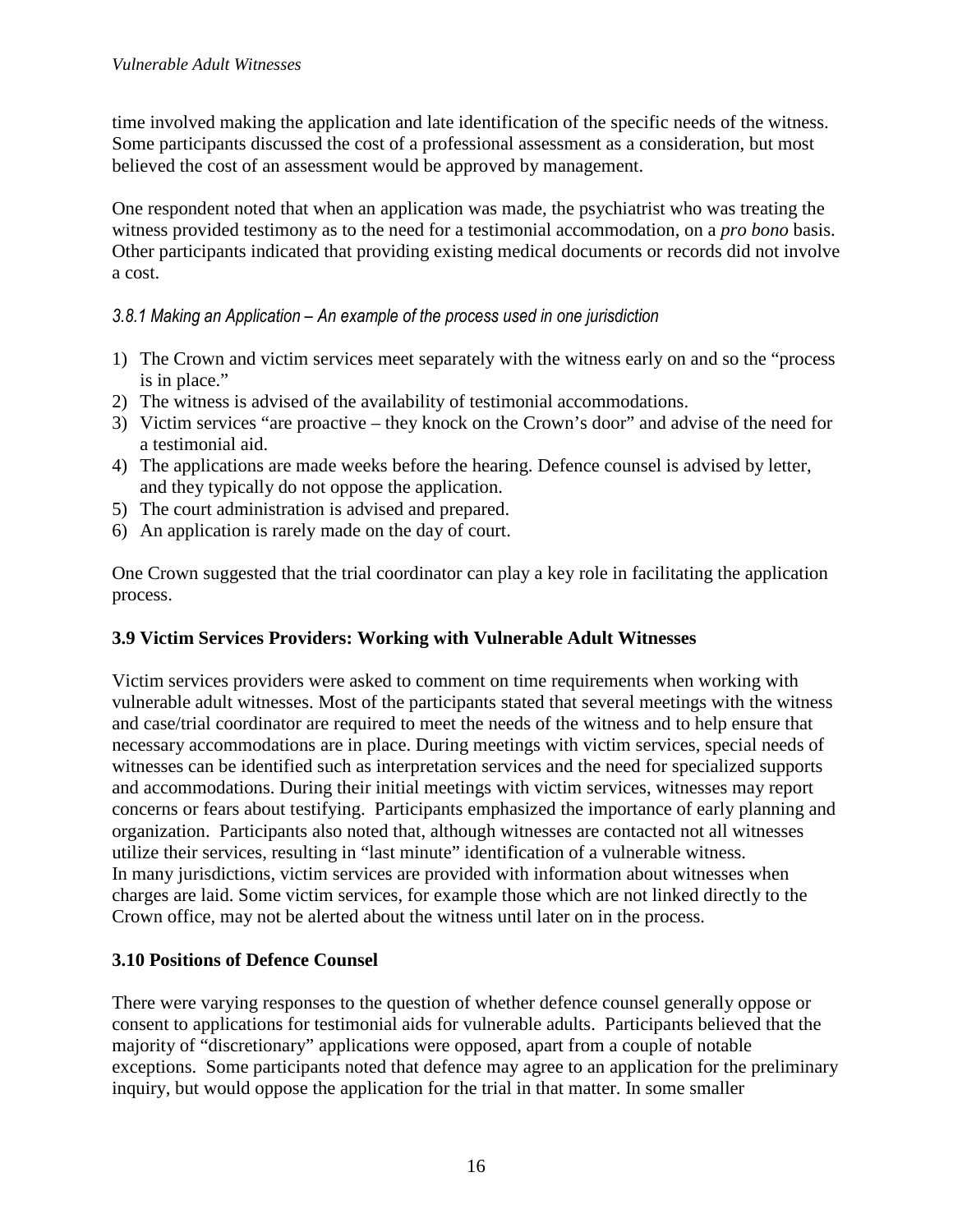communities, the defence bar appears to consent more readily to applications. In a couple of large jurisdictions, where the participants make applications for vulnerable adults on a frequent basis, the cases are more likely to go forward on consent.

#### **3.11 Delays and Adjournments that may be Caused by Applications**

Participants noted that delays and adjournments can result if a professional assessment is required to support an application. Some participants indicated that they have requested a screen, instead of CCTV, for the witness as getting CCTV would necessitate a delay. In addition, if an expert is needed to testify regarding a vulnerable adult witness, there could be an adjournment. Where an application is contested by defence, delays can occur. Where no application for testimonial aids has been made, and the witness has a traumatic reaction in the courtroom and is unable to testify, delays may result.

## **3.12 Application Outcomes**

Prosecutors were asked about reasons they recalled for any denied applications for vulnerable adult witnesses. Their information suggests that many "presumptive" applications were successful, while "discretionary" applications were less successful. Many of the "discretionary" applications were described as "not meeting the standard." It would appear that there are wide variations within and across jurisdictions in the granting of "discretionary" applications. A small number of prosecutors reported that their applications were almost always successful.

Some of the reasons given for denying an application included:

- The application did not satisfy the Court that the victim is so mentally distraught that they could not give a full and candid account
- The application did not meet the standard. The Court stated that the testimonial aid is not intended for the comfort of the witness; there is a higher bar to meet, that of a "fear of the accused."
- It depends on the judge. One judge always denies the application, or else first wants to see how the witness does in court to test if they need they need the testimonial aid. The participant stated that, "This defeats the whole purpose of the legislation."

#### **3.13 Attitudes, Opinions, Thoughts and Experiences on Screens and CCTV/Video-Conferencing**

There was a range of opinions expressed about the use of screens compared to testimony outside of the courtroom using CCTV or video-conferencing. There were differing reasons as to why one accommodation would be sought, in preference to the other, for a vulnerable adult witness. Some Crowns request a screen in the belief that it is easier to obtain than CCTV. Some Crowns stated their preference to have the witness in the courtroom, and use a screen, while others would not consider applying for a screen as they consider CCTV or video-conferencing to be a superior accommodation. Many participants agreed that use of a testimonial aid allowed the witness to give a full and frank account. Some Crowns discussed the emotional impact of the witness when they enter the courtroom and see the accused, which they consider could be diminished by the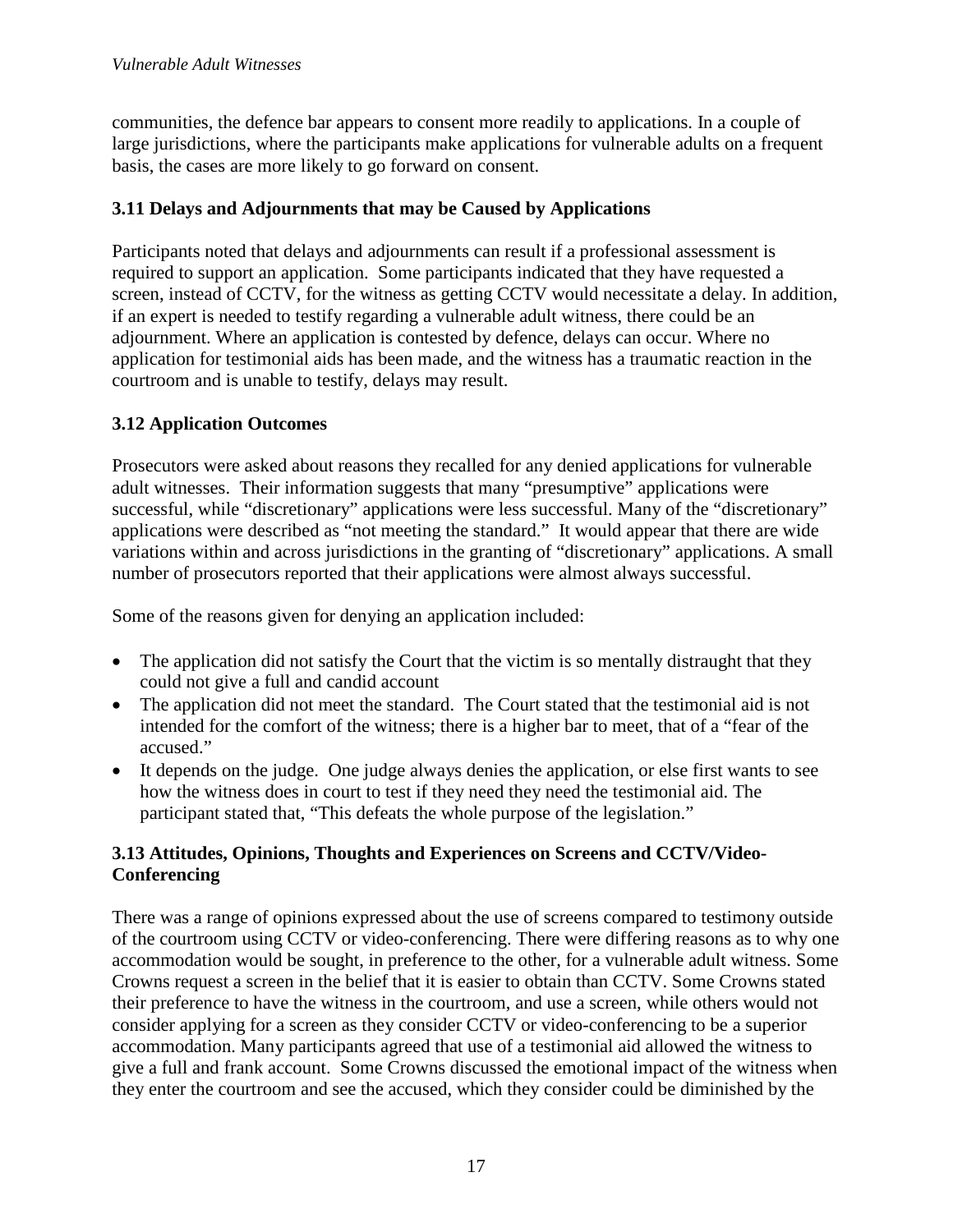use of CCTV or the screen. Other participants expressed the importance of vulnerable witnesses having testimonial options and, of having the opportunity to express their wishes about how they would testify. In some courtroom locations there are limited testimonial aids available, and a portable screen might be the only aid. In a few locations, a support person may be the only choice.

Table 1 below provides a summary of attitudes and experiences on screens and CCTV.

| TABLE 1: SUMMARY OF ATTITUDES, OPINIONS, THOUGHTS AND EXPERIENCES ON SCREENS AND CCTV/VIDEO- |  |
|----------------------------------------------------------------------------------------------|--|
| <b>CONFERENCING</b>                                                                          |  |

| <b>Observations about screens</b>                                                                                                                                                                                     | Observations about testifying outside the<br>courtroom via CCTV/video-conferencing                                                                                                                       |
|-----------------------------------------------------------------------------------------------------------------------------------------------------------------------------------------------------------------------|----------------------------------------------------------------------------------------------------------------------------------------------------------------------------------------------------------|
| I prefer a screen $-1$ want the witness in the<br>courtroom                                                                                                                                                           | When a witness is stressed or fearful then you<br>$don't get the best evidence - CCTV helps get$<br>better quality evidence                                                                              |
| I had thought about CCTV, but the judges are<br>reluctant – there is a preference for the screen                                                                                                                      | CCTV allowed witness to give a full and candid<br>account of the evidence – without the aid, the<br>witness would not have been able to speak                                                            |
| Screens help, but don't help the problem of walking<br>by the accused                                                                                                                                                 | There are witnesses who would be unable to testify<br>if they are in the same room as the accused                                                                                                        |
| There are problems with some screens – there is a<br>space at the bottom (where it rests on the witness<br>box) and the witness can see the accused. Some<br>screens are ineffective as they are broken               | CCTV provides only a two-dimensional view of the<br>witness – there is a lack of emotional impact for the<br>court                                                                                       |
| In the gang-related cases, witnesses may be an<br>informant or terrified to testify and be identified.<br>Special screens are used - the witness cannot see<br>the accused and the accused cannot see the<br>witness. | When a witness is distraught – that is compelling<br>evidence. With videoconferencing, the witness<br>behaves more casually. I prefer to see the witness<br>in the courtroom rather than in another room |
| I would apply for either a screen or CCTV – it<br>depends on the individual                                                                                                                                           | With CCTV, if you have good monitors, the witness<br>is "virtually present" in the courtroom.                                                                                                            |

All participants could clearly articulate the importance of testimonial aids to facilitate testimony for vulnerable adults.

*There is no question that if we did not have testimonial aids there would be cases that could not proceed to trial. If we have a witness that is so traumatized, we would not proceed without testimonial aids.*

Crown prosecutors noted the importance of training for Crowns who are not comfortable with the technology and for younger Crowns who understand technology, but who may be unsure about the process of making an application. In addition, it is important to demonstrate the CCTV equipment to defence counsel (for those who have not used it) when feasible, ahead of the court date. This orientation can satisfy many of their concerns and might even result in no opposition to the application.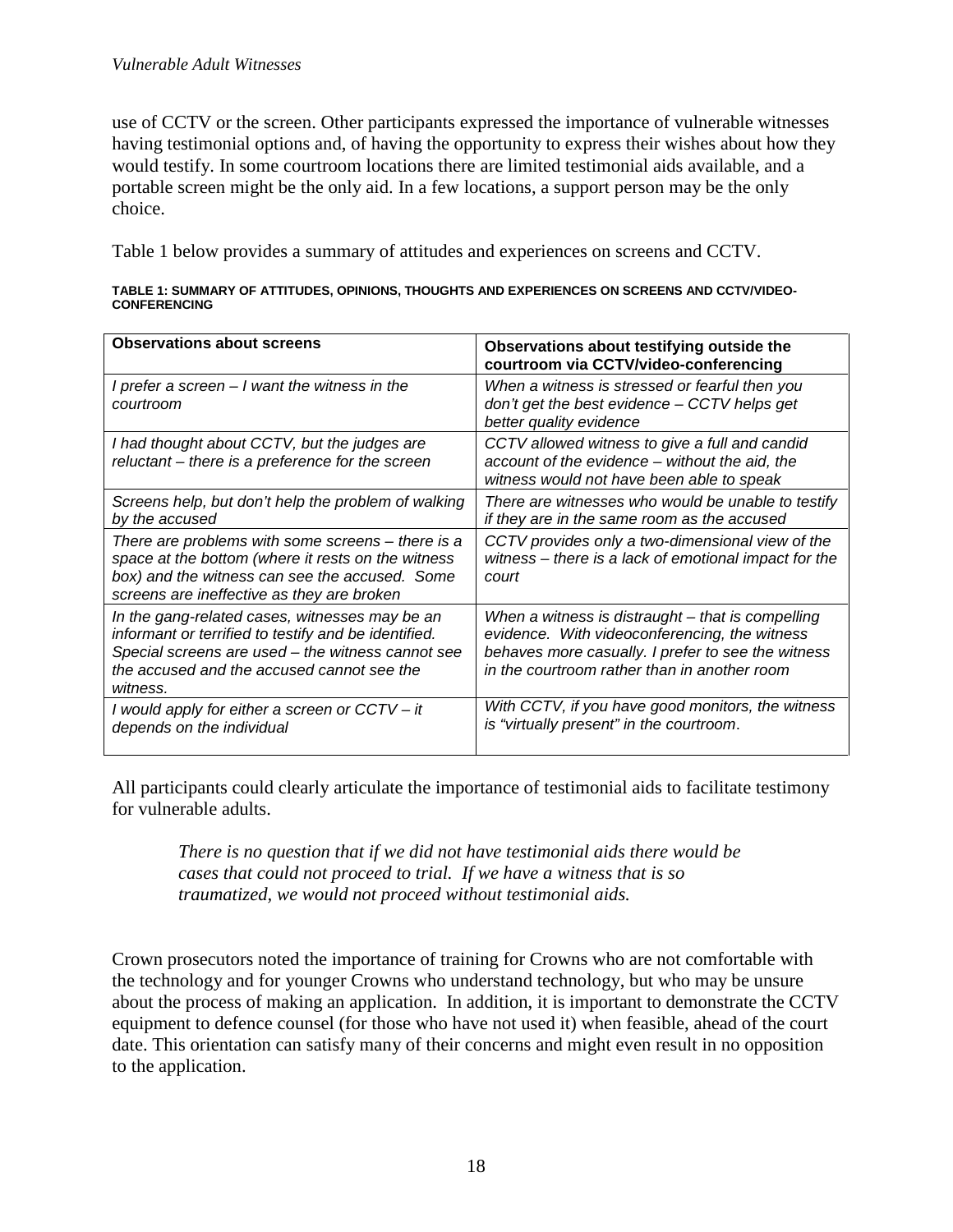#### **3.14 Some Perspectives and Experiences of Prosecutors in Communities with Circuit Courts**

#### *Intimidation and use of testimonial aids*

One Crown reflected that in many Northern communities, the influence and pressure that is put on victims and witnesses not to testify can be immense. Therefore, Crowns try to use testimonial aids. Often, they must take testimonial aids with them when travelling to satellite courts. CCTV has not been as successful as there have been problems with the technology. The portable equipment is very cumbersome.

#### *Change the venue*

In situations where vulnerable adult witnesses could be intimidated by community members, Crown has made an impromptu application to change the venue. This means that the victim can be outside of a hostile community and also have access to a courthouse with CCTV.

#### *Testifying in small and remote communities*

Court can be a "public spectacle" for members of a small community. There is often nowhere for the witness to wait – there is no private place to meet – everyone passes by. It takes a really determined complainant to testify.

#### *Video-conferencing meetings with witnesses are possible*

Both Crowns and victim services have used video-conferencing to connect with witnesses when travel to remote communities prior to the court date is not feasible. The need to use a confidential, secure place was stressed– some community offices do not afford privacy for the witness.

#### *Challenge of geography in remote communities*

It is important to meet a witness ahead of time so you can assess the witness in terms of communication, and concerns about testifying. The distance to travel can present challenges.

#### *The bar*

There is a collegial bar in our small community and there is trust amongst the different counsel so applications may be more readily consented to by defence.

#### *Technology*

Access to equipment continues to be a problem for many Northern communities. Some Crowns bring their own computers. Screens are not available in most circuit courts. So while technical solutions are valuable and worthwhile**,** technology is also expensive and constantly evolving. In remote communities we need finances so court services can arrange for the technology.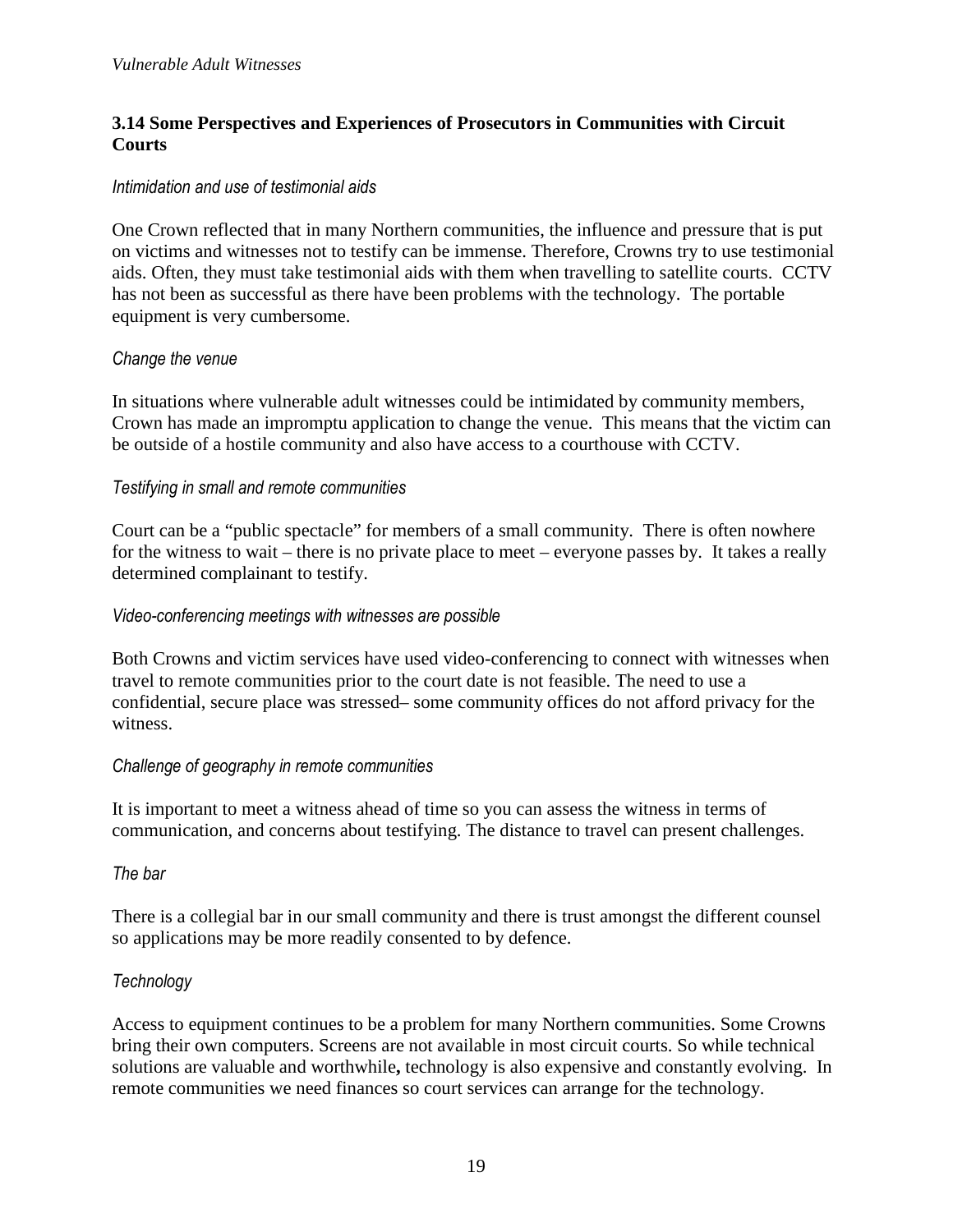In circuit courts, where testimonial aids are not available, one solution is to have the vulnerable witness face the judge and not the gallery.

#### *Delays*

In cases where defence counsel oppose an application, and the application is argued at the beginning of the trial, court services are advised to have the equipment on hand, to avoid any delay.

## **3.15 Video-Recorded Evidence – s.715.2**

*Criminal Code* s.715.2 provides that :

**s. 715.2** (1) In any proceeding against an accused in which a victim or other witness is able to communicate evidence but may have difficulty doing so by reason of a mental or physical disability, a video recording made within a reasonable time after the alleged offence, in which the victim or witness describes the acts complained of, is admissible in evidence if the victim or witness, while testifying, adopts the contents of the video recording, unless the presiding judge or justice is of the opinion that the admission of the video recording in evidence would interfere with the proper administration of justice.

It would appear that applications under s. 715.2 are rare for vulnerable adult witnesses. Two of the eighteen Crowns reported making one application each under this section. One of the victim services participants provided an example of how the statement of one vulnerable adult was successfully introduced as evidence.

*The charges involved sexual assault. The victim had suffered serious, multiple injuries and also experienced significant emotional distress as a consequence. In support of the application, the Crown called evidence from the victim services worker and the police officer who provided their observations of the witness, and a physician provided medical evidence. The application was successful.*

One participant suggested that for certain vulnerable witnesses consideration could be given to making an application under s.540 (7) of the *Criminal Code,* wherein the Crown prosecutor may present the evidence of a witness in the form of a prior statement versus calling *viva voce* evidence. If granted by the Court, this would obviate the need for the witness to testify at the preliminary hearing.

#### **3.16 Exclusion of the Public – s. 486(1)**

*Criminal Code* s.486(1) provides that :

**s. 486.** (1) Any proceedings against an accused shall be held in open court, but the presiding judge or justice may order the exclusion of all of any members of the public from the courtroom for all of or part of the proceedings.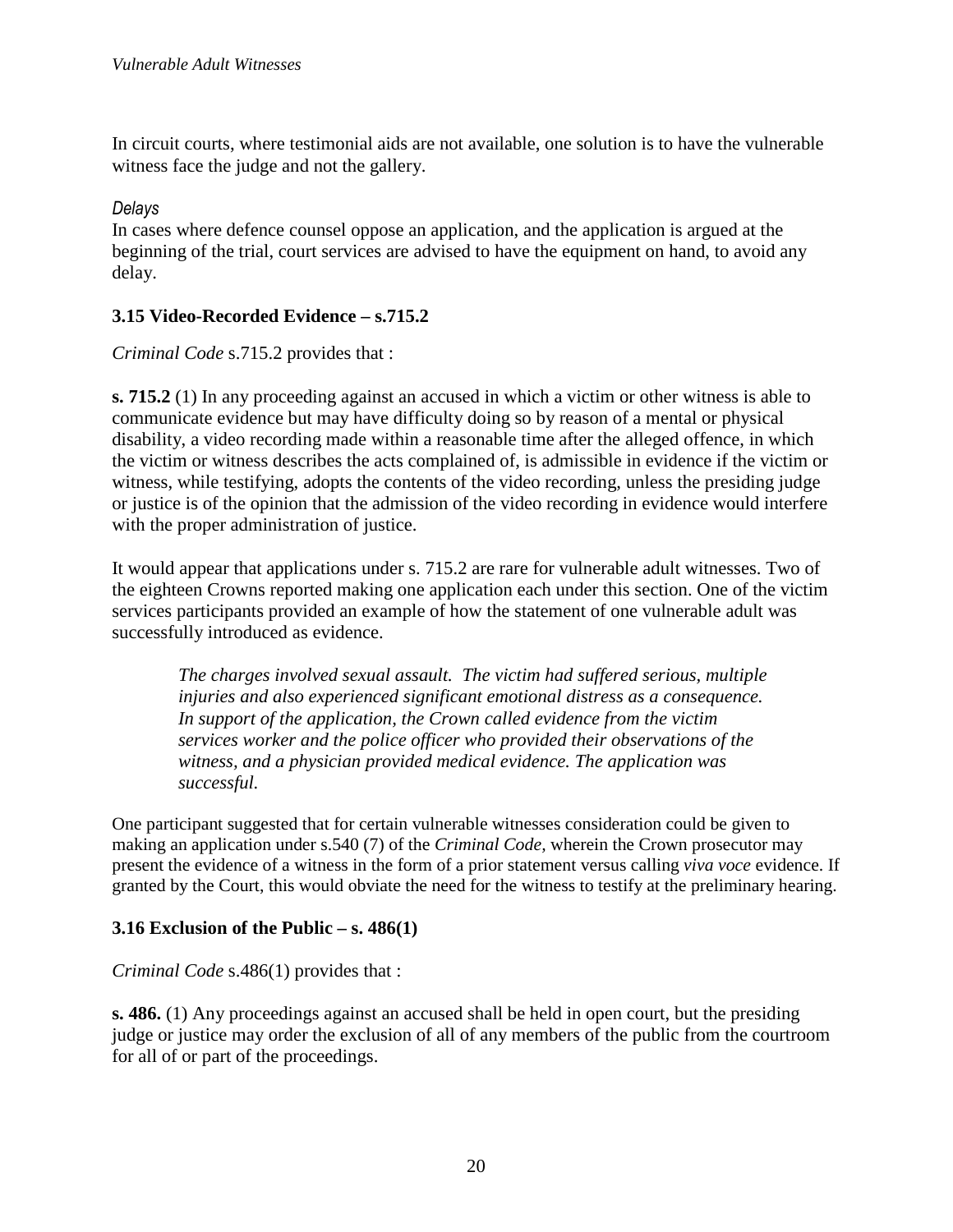Of the eighteen prosecutors, three made applications to exclude the public from the courtroom. One of the applications was specific to excluding named family members of the vulnerable witness. Participants suggested the following may prevent a Crown from making an application for exclusion of the public from the courtroom:

- Concern that there may be an appeal;
- The *Charter of Rights and Freedoms* guarantees freedom of the press;
- The perception that this application is rarely made.

Some participants suggested that there are alternatives to a formal application for exclusion of the public such as an informal request to the judge to have some or all members of the public excluded from the courtroom.

#### **3.17 Appointment of Counsel for Cross-Examination by Self Represented Accused - s. 486.3 (2)**

Former Bill C-2 expanded the Court's ability to appoint a lawyer to conduct the crossexamination of a victim when the accused is self-represented. Where the witness is under the age of eighteen or an adult victim of criminal harassment, an order appointing a lawyer to conduct the cross-examination will be granted, upon application, unless that order would interfere with the proper administration of justice. There is also discretion to appoint a lawyer to cross-examine any adult witness in any proceedings where the judge is of the opinion it is necessary to obtain a full and candid account from the witness.

Participants noted that there is a significant increase in self-represented accused and that applications to appoint a lawyer to conduct the cross-examination are made quite frequently in domestic violence cases and also in cases involving sexual assault. More than half of the Crown prosecutors reported that they had made applications under s.486.3 (2).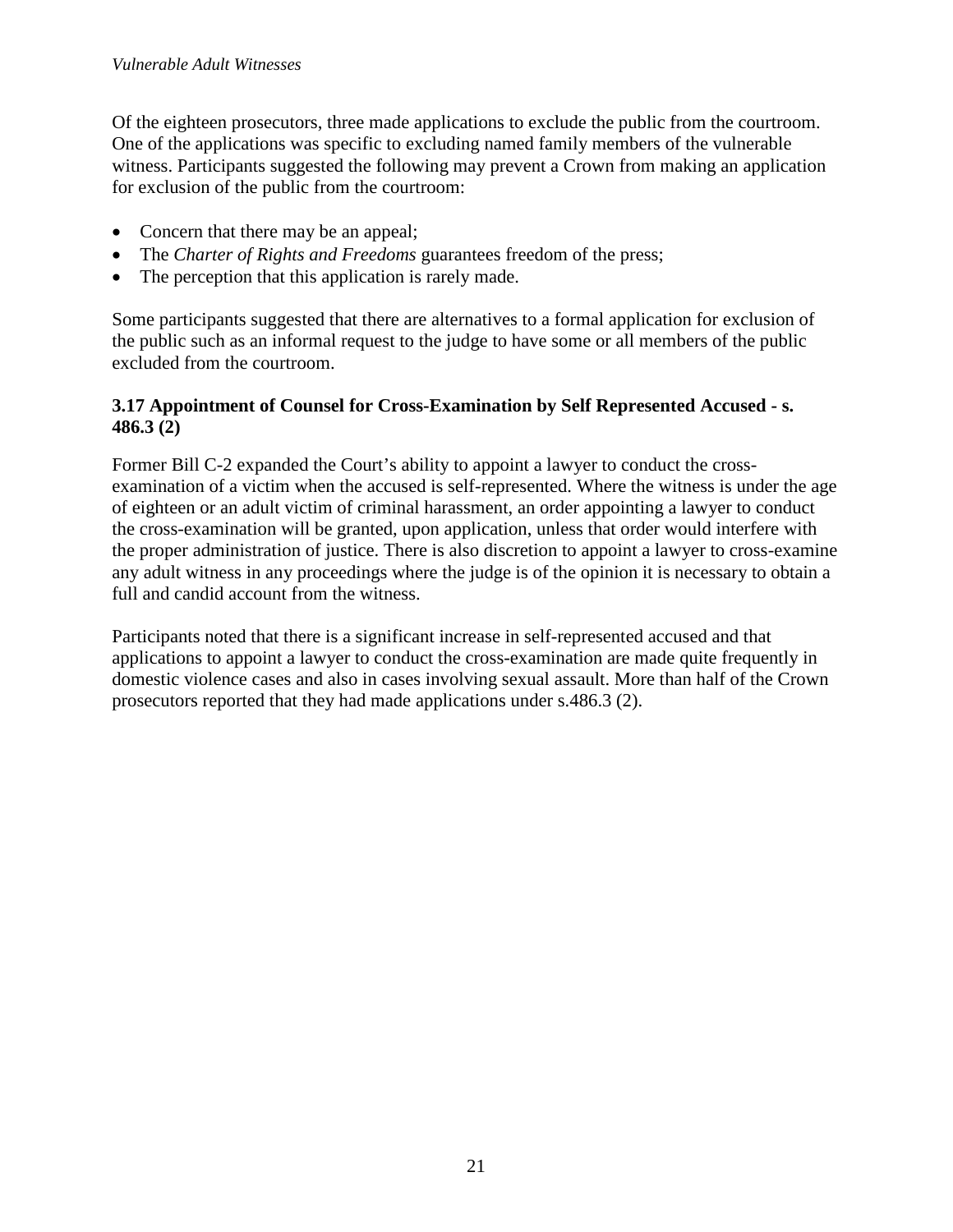## **4. CONCLUSIONS**

Participants had many insights to share about barriers for vulnerable adults and use of testimonial aids. The following comments reflect the wide range of opinions and perspectives that were shared:

- There is a presumption that adults are "okay," and that they do not need a testimonial aid.
- CCTV is "hard to impossible" to obtain for an adult witness.
- The current situation for vulnerable adults is the same as the situation was for children before 2006.
- It is concerning that following an application by the Crown, the judge will decide that the witness should try to testify to "test" if they need the aid. For fearful and intimidated victims and witnesses, if they see the accused, they shut down. Therefore there is no testimony. This defeats the whole purpose of the legislation.
- Late identification of the vulnerable witness remains a barrier to being proactive in seeking testimonial aids.
- The provincial court docket is on the Intranet; there is a concern about protecting the identity of the witness especially when the charge is incest.
- It is problematic that the application must be made before the assigned trial judge this frequently results in the application being made on the day of court, and not in advance, which is the ideal.
- In domestic violence courts, there are often several trials booked for the morning and several more in the afternoon. Time is limited and so it is difficult to plan and identify witnesses who might need an aid.
- In small, remote and isolated communities, witnesses are often uncooperative with the prosecutor. They may say that it did not happen or that they do not remember; they do not articulate their fear and so it is difficult to provide evidence of their vulnerability.
- In circuit court locations, in addition to a lack of testimonial aids, there are no waiting areas for the witness and no privacy. Sometimes the whole community comes to court. Witnesses sometimes wait outside in a vehicle. It is difficult for witnesses even when screens and sometimes portable CCTV are brought in.

# **4.1 Final Thoughts from those Interviewed**

*Take advantage of the Criminal Code and use the opportunities. Information is key – let people know their options. Make the applications. Prepare the witness.* 

*Applications for CCTV and support person should go "hand in hand."* 

*Vulnerable adult witness cases should be flagged. As Crowns, we depend on police officers to do this. Alerting us ahead of time is essential. We can then have the information we need to plan and make arrangements*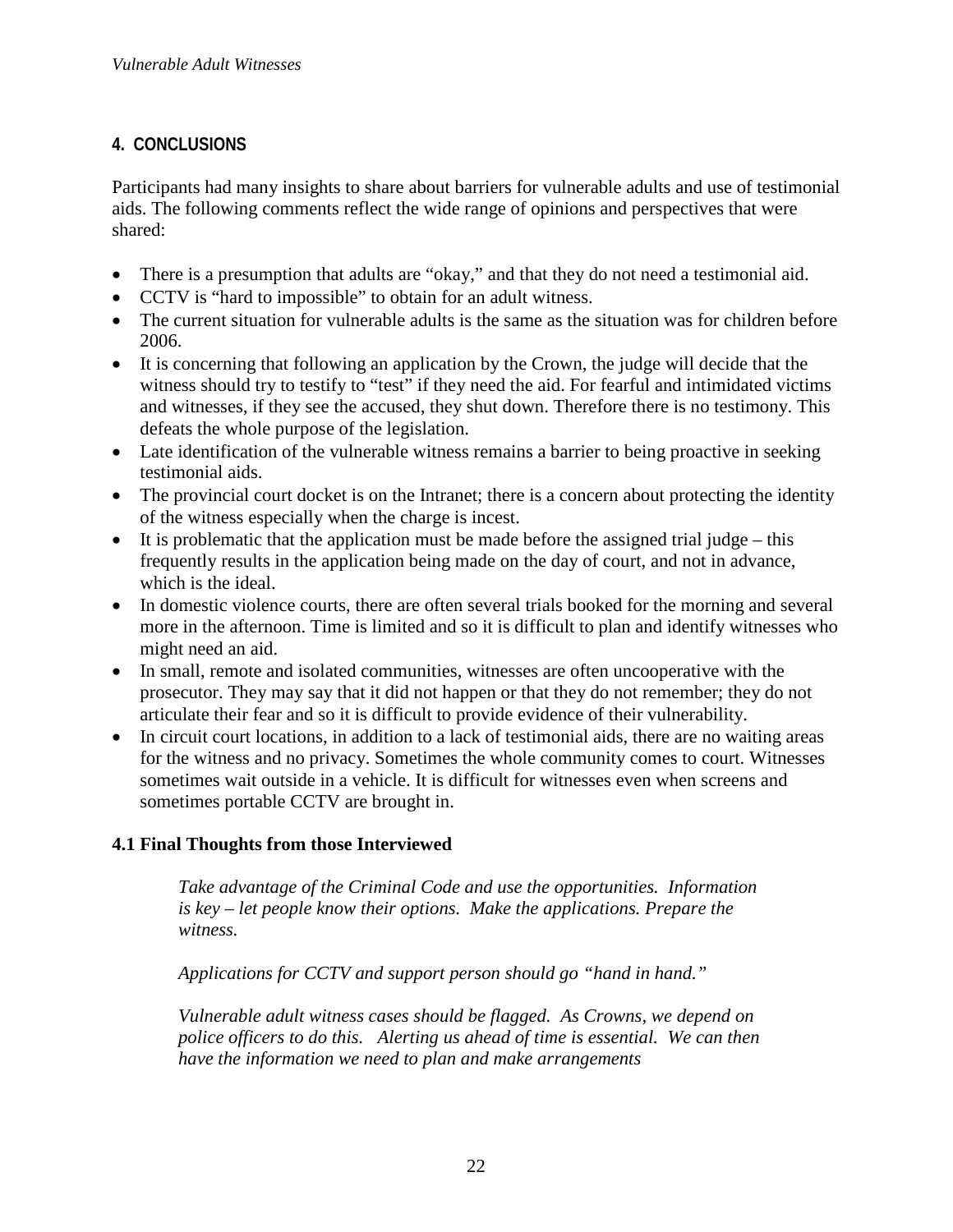*We have to talk about these cases. We need to make applications for vulnerable adult witnesses. Let's try. When it is done once, then it can be done again. We can say "that worked fine – so we can do it again".* 

*It's in the legislation – we, in the justice system, need more awareness, understanding and education.* 

*Have available a quick reference case law for vulnerable adults and a template or short guide for making applications* 

*The high cost of assessments and the cost of expert witness testimony to establish a mental disability are barriers to making these applications. The freeze on funding and delays involved in assessments are also problematic and interfere with access to justice.* 

*In some courthouses, the courtroom may not be located beside the testimony room. Problems can arise when court staff is unavailable to bring relevant documents or exhibits to the testimony room. In finding a remedy, a holistic approach must be taken, as it is a holistic issue.* 

# **4.2 In Sum**

The information collected in this report represents the perceptions and experiences of Crown prosecutors and victim services providers on testimonial aids for vulnerable adult victims. The data gathered were obtained from interviews with participants who responded to a number of questions about the utilization of testimonial aids. The data show that there appears to be considerable variation in the experiences and perceptions of the participants; some of this variation is due to location and size of a given community. That is, there are different challenges in small, remote communities in comparison to those that surface in larger, urban centres. Readers are reminders that the findings in this report cannot be generalized to all Crown prosecutors or victim services providers or to all of Canada.

In both the urban and rural context, there were many issues related to a lack of understanding and knowledge amongst justice personnel: the impact of trauma and sexual victimization on witness participation; mental health issues in general; meeting the needs of and working with people with disabilities; and, how a disability can impact participation of witnesses in the criminal justice system.

At the same time, both Crowns and victim services participants called for the removal of barriers for traumatized and intimidated vulnerable witnesses. Victims and witnesses who may be fearful about reporting violent crimes may be more likely to come forward if there is greater certainty of the availability of testimonial aids. Participants agreed that use of testimonial aids for vulnerable adult witnesses can be extremely important to facilitate a witness' full and candid account of the alleged criminal incident.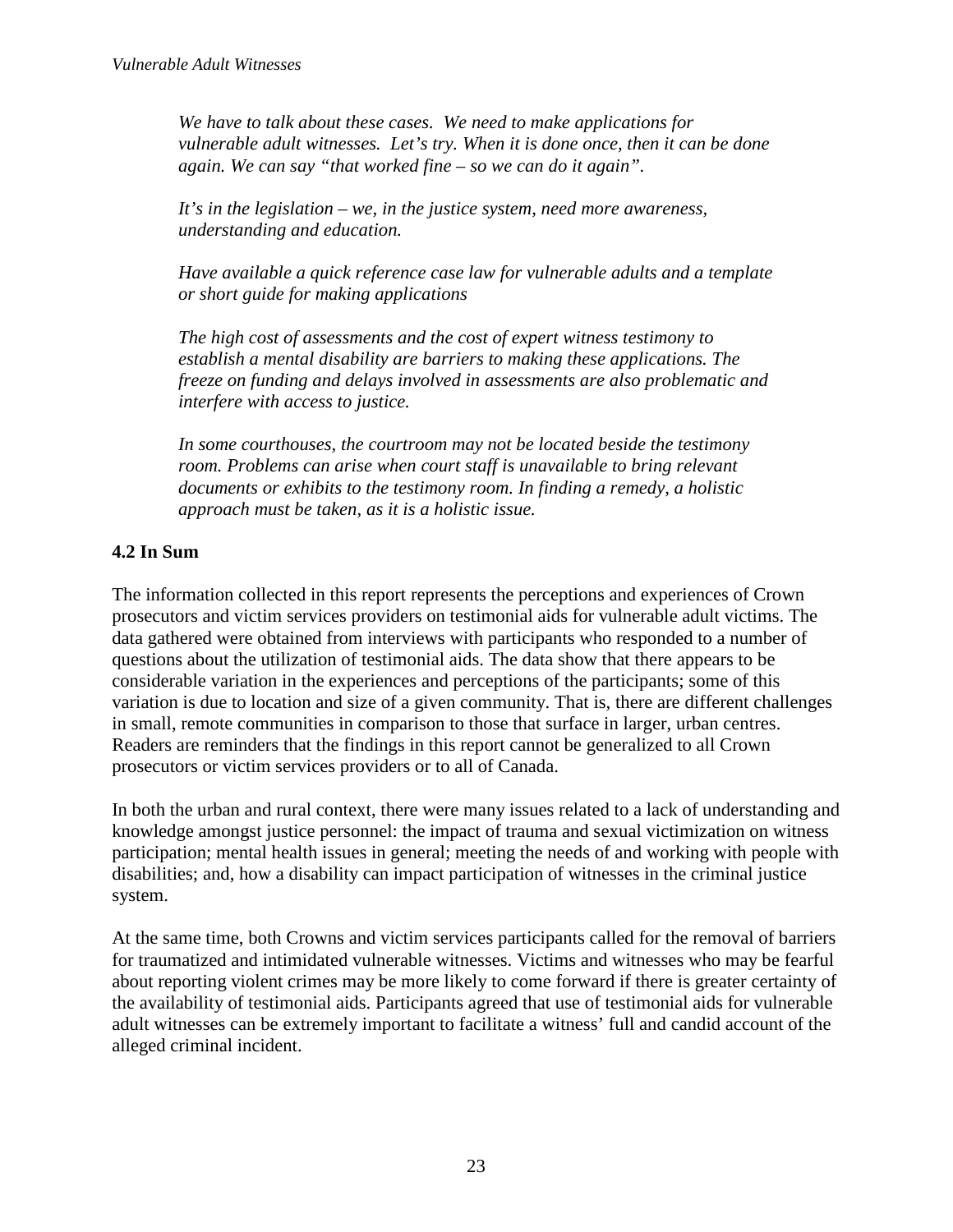#### **References**

Bala, N., J. J. Paetsch, L. D. Bertrand, and M. Thomas. 2011. *Testimonial Support Provisions for Children and Vulnerable Adults (Bill C-2): Case Law Review and Perceptions of the Judiciary*. Ottawa: Department of Justice Canada.

Belak, B. 2012. Policies and Practices in the Treatment of Vulnerable and Intimidated Witnesses. *Missing Women Commission of Inquiry.*

Benedet, J., and I. Grant. 2012. Taking the Stand: Access to Justice for Witnesses with Mental Disabilities in Sexual Assault Cases. *Osgoode Hall Law Journal* 50:1.

Department of Justice Canada. *Constitution Acts, 1867 to 1982*. Accessed May 31, 2013, from http://laws-lois.justice.gc.ca/eng/Const/page-15.html

Canadian Human Rights Commission. *Duty to Accommodate*. Accessed May 31, 2013, from http://www.chrc-ccdp.ca/eng/content/duty-accommodate

Endicott, O., C. Crawford, D. McCallum, and M. Bach. 1992. *The Impact of Bill C-15 on Persons with Communication Disabilities.* Ottawa: Roeher Institute and Department of Justice Canada.

Fraser, C., and S. McDonald. 2009. *Identifying the Issues: Victim Services Experiences Working with Victims with Fetal Alcohol Spectrum Disorder.* Ottawa: Department of Justice Canada.

Ross, R. 2009. *Heart Song: Exploring Emotional Suppression and Disconnection in Aboriginal Canada.* Discussion Paper. Accessed May 31, 2013 from http://www.support4northernkids.ca/uploaded/Heartsong%20Final.pdf

Stienstra, D. 2012. *About Canada, Disability Rights*. Canada: Fernwood Publishing Company.

United Nations Enable - Convention and Optional Protocol Signatures and Ratifications. 2006. *Welcome to the United Nations: It's Your World*. Accessed May 31, 2013, from http://www.un.org/disabilities/countries.asp?navid=12&pid=166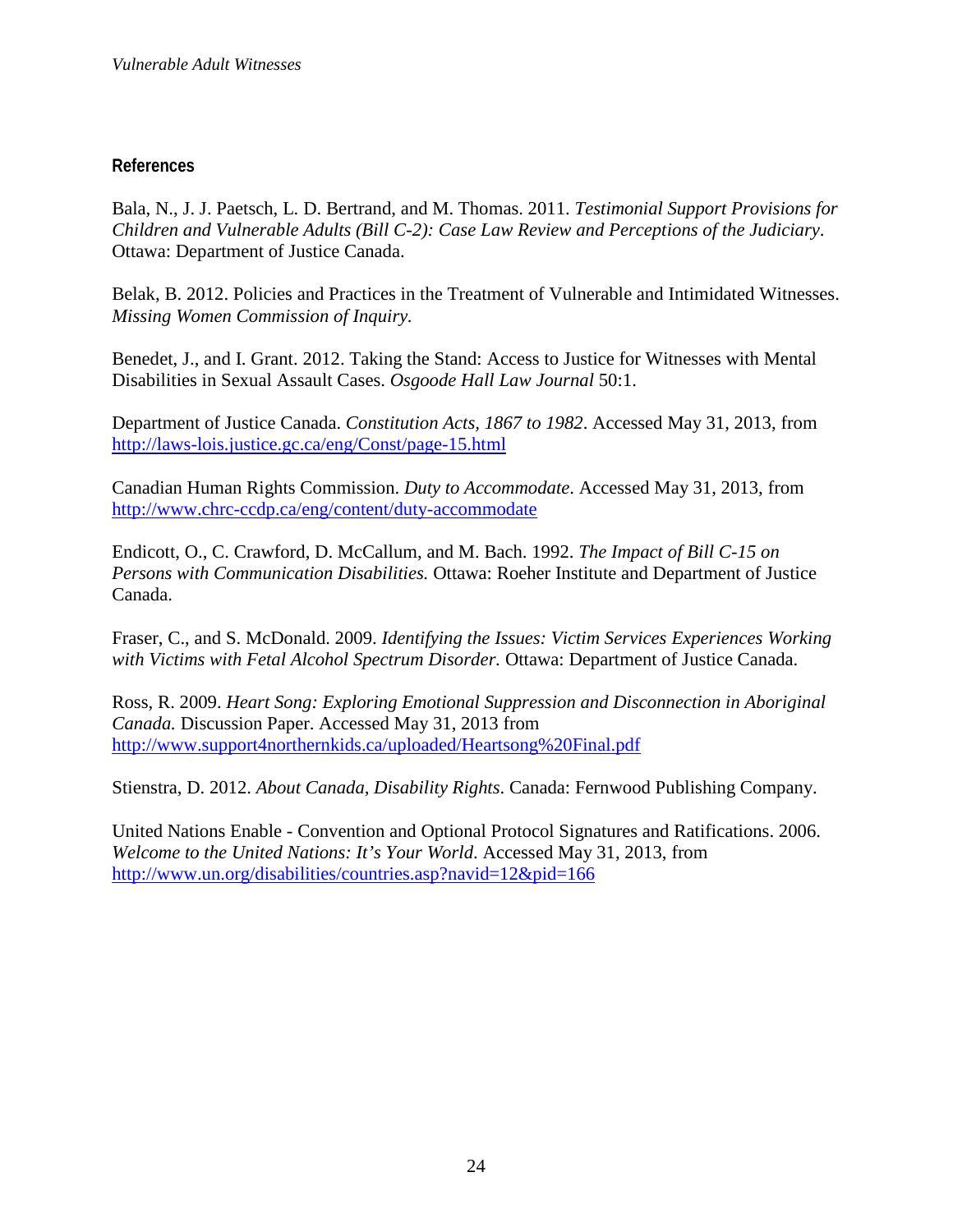| гг.<br><b>AUTHOR</b>                                                       | <b>DATE</b>  | <b>TITLE</b>                                                                                                                                                                                                    | <b>PUBLISHER</b>                                                         | <b>LOCATION</b>  | <b>THEME</b>                                                                                                                                                                                                                                                                                                                                                                                                                                                                       |
|----------------------------------------------------------------------------|--------------|-----------------------------------------------------------------------------------------------------------------------------------------------------------------------------------------------------------------|--------------------------------------------------------------------------|------------------|------------------------------------------------------------------------------------------------------------------------------------------------------------------------------------------------------------------------------------------------------------------------------------------------------------------------------------------------------------------------------------------------------------------------------------------------------------------------------------|
| Bala, N., Paetsch, J.<br>J., Bertrand, L. D., &<br>Thomas, M.<br>Belak, B. | 2011<br>2012 | Testimonial<br><b>Support Provisions</b><br>for Children and<br>Vulnerable Adults<br>(Bill C-2): Case<br>Law Review and<br>Perceptions of the<br>Judiciary.<br>Policies and<br>Practices in the<br>Treatment of | Department of<br>Justice Canada<br><b>Missing Women</b><br>Commission of | Canada<br>Canada | This research project<br>explores judicial experiences<br>with and opinions about the<br>amendments to the Criminal<br>Code and Canada Evidence<br>Act introduced by Bill C-2 for<br>children and vulnerable adult<br>witnesses.<br>This paper defines and<br>distinguishes vulnerable and<br>intimidated witnesses and                                                                                                                                                            |
|                                                                            |              | Vulnerable and<br>Intimidated<br>Witnesses.                                                                                                                                                                     | Inquiry.                                                                 |                  | offers recommendations for<br>assisting these individuals.                                                                                                                                                                                                                                                                                                                                                                                                                         |
| Benedet, J., and<br>Grant, I.                                              | 2012         | Taking the Stand:<br>Access to Justice<br>for Witnesses with<br><b>Mental Disabilities</b><br>in Sexual Assault<br>Cases                                                                                        | Osgoode Hall<br>Law Journal                                              | Canada           | The article examines the<br>challenges posed by cross<br>examination for witnesses<br>with cognitive,<br>developmental, or intellectual<br>disabilities, suggesting that<br>existing Criminal Code<br>accommodations are<br>inadequate to addressing<br>these concerns.                                                                                                                                                                                                            |
| Endicott, O., Crawford,<br>C., McCallum, D., &<br>Bach, M.                 | 1992         | The Impact of Bill<br>C-15 on Persons<br>with<br>Communication<br><b>Disabilities</b>                                                                                                                           | Roeher Institute<br>and Department<br>of Justice,<br>Canada              | Canada           | This study addresses the<br>amendments enacted in<br>January, 1988 by Bill C-15 to<br>the Criminal Code of Canada<br>and the Canada Evidence<br>Act that either directly or<br>indirectly, and both actually<br>and potentially affect<br>complainants/witnesses who<br>have communication<br>disabilities in criminal<br>proceedings.                                                                                                                                             |
| Fraser, C. &<br>McDonald, S.                                               | 2009         | Identifying the<br><b>Issues: Victim</b><br>Services"<br>Experiences<br>Working with<br>Victims with Fetal<br>Alcohol Spectrum<br><b>Disorder</b>                                                               | Department of<br>Justice                                                 | Canada           | This research paper gains<br>insight from Victim Services<br>workers" experiences<br>working<br>with victims with FASD (both<br>with and without a formal<br>diagnosis). Anecdotal<br>information suggests<br>that individuals with FASD<br>are at risk of becoming<br>victims of crime. The authors<br>sought to learn from<br>those who work with victims<br>and witnesses of crime who<br>have FASD to gain further<br>understanding of how this<br>disability impacts the full |

**Appendix A: Canadian Literature Reviewed**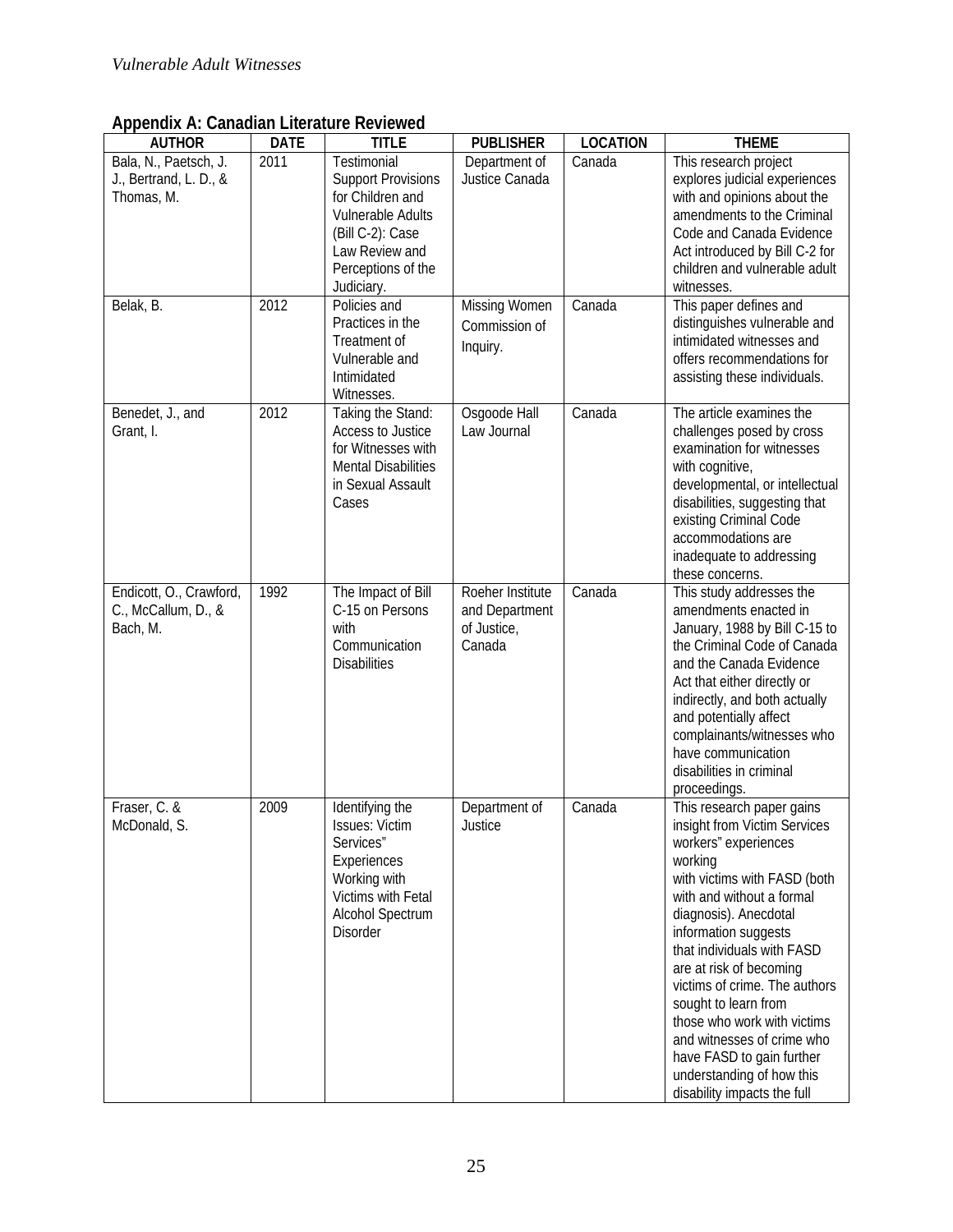| Ross, R.                                     | 2009                                        | Heart Song.                                                                               |                                                                                                                                                                    | Canada            | participation of victims and<br>witnesses in the criminal<br>justice system.<br>This article seeks to answer                                                                                                                                                                                                                                                                                                                                                                                                                                             |  |
|----------------------------------------------|---------------------------------------------|-------------------------------------------------------------------------------------------|--------------------------------------------------------------------------------------------------------------------------------------------------------------------|-------------------|----------------------------------------------------------------------------------------------------------------------------------------------------------------------------------------------------------------------------------------------------------------------------------------------------------------------------------------------------------------------------------------------------------------------------------------------------------------------------------------------------------------------------------------------------------|--|
|                                              |                                             | Exploring<br>Emotional<br>Suppression and<br>Disconnection in<br>Aboriginal Canada        |                                                                                                                                                                    |                   | the following questions: how<br>much of violence flows from<br>emotional suppression? How<br>much does that kind of<br>violence contribute to<br>emotional suppression? And<br>what was the role of<br>residential schools in all of<br>this?                                                                                                                                                                                                                                                                                                            |  |
| Stienstra, D.                                | 2012                                        | <b>Disability Rights</b>                                                                  | Fernwood<br>Publishing                                                                                                                                             | Canada            | This book explores the<br>landscape of disability rights<br>in Canada and finds that,<br>while important advances<br>have been made, Canadians<br>with disabilities still<br>experience significant<br>barriers in obtaining their<br>human rights.                                                                                                                                                                                                                                                                                                      |  |
|                                              | INTERNATIONAL RESOURCES FOR FURTHER READING |                                                                                           |                                                                                                                                                                    |                   |                                                                                                                                                                                                                                                                                                                                                                                                                                                                                                                                                          |  |
| Edwards, C., Harold,<br>G., & Kilcommins, S. | 2012                                        | Access to Justice<br>for People with<br>Disabilities as<br>Victims of Crime in<br>Ireland | School of<br><b>Applied Social</b><br>Studies and<br>Centre for<br><b>Criminal Justice</b><br>and Human<br>Rights, Faculty<br>of Law<br>University<br>College Cork | Ireland           | This study explores the<br>barriers that people with<br>disabilities face in accessing<br>the criminal justice system in<br>Ireland and internationally,<br>compares jurisdictions which<br>seek to protect the rights of<br>people with disabilities,<br>analyse how agencies of the<br>criminal justice system<br>facilitate people with<br>disabilities' access to justice,<br>and explore national and<br>international innovations to<br>strengthen the Irish criminal<br>justice system's response to<br>the needs of people with<br>disabilities. |  |
| Bowden, K., Douds,<br>F., and Simpson, Y.    | 2011                                        | People with<br>Learning<br>Disabilities and the<br>Criminal Justice<br>System             | The Scottish<br>Government,<br>Edinburgh                                                                                                                           | Scotland          | This document is a practical<br>guide to improving the<br>response of the criminal<br>justice system to people with<br>learning disabilities. It is<br>written for a wide range of<br>justice professionals, with a<br>focus of understanding the<br>needs and rights of people<br>with disabilities.                                                                                                                                                                                                                                                    |  |
| <b>Criminal Prosecution</b><br>Service (CPS) | 2009                                        | <b>Supporting Victims</b><br>and Witnesses with<br>a Learning                             | Criminal<br>Prosecution<br>Service                                                                                                                                 | United<br>Kingdom | This document is a 'public'<br>policy statement'. It explains<br>how the                                                                                                                                                                                                                                                                                                                                                                                                                                                                                 |  |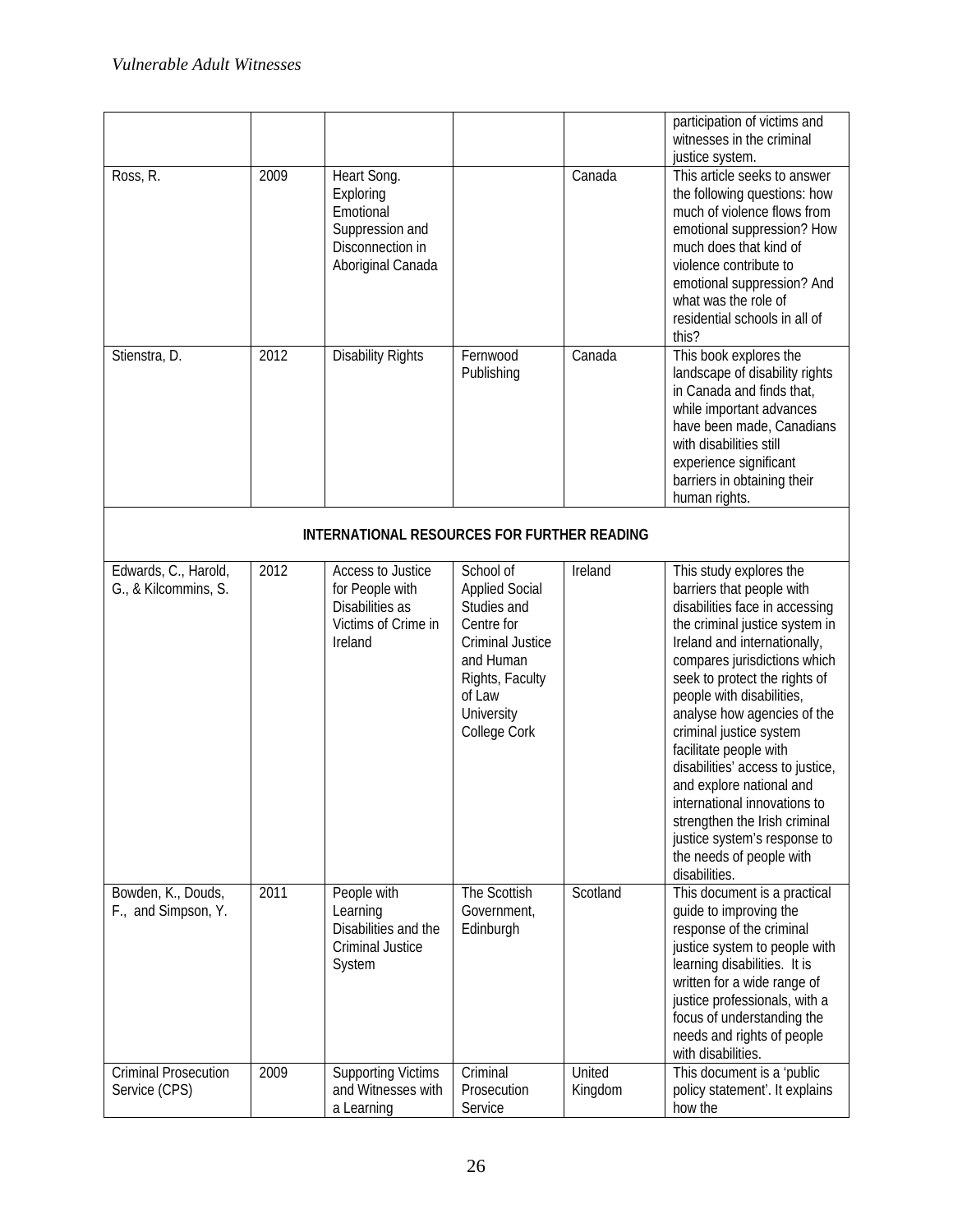#### *Vulnerable Adult Witnesses*

|  | Disability | www.cps.gov.uk | <b>Crown Prosecution Service</b><br>(CPS) will deal with cases<br>which involve<br>victims and witnesses who<br>have a learning disability. |
|--|------------|----------------|---------------------------------------------------------------------------------------------------------------------------------------------|
|  |            |                |                                                                                                                                             |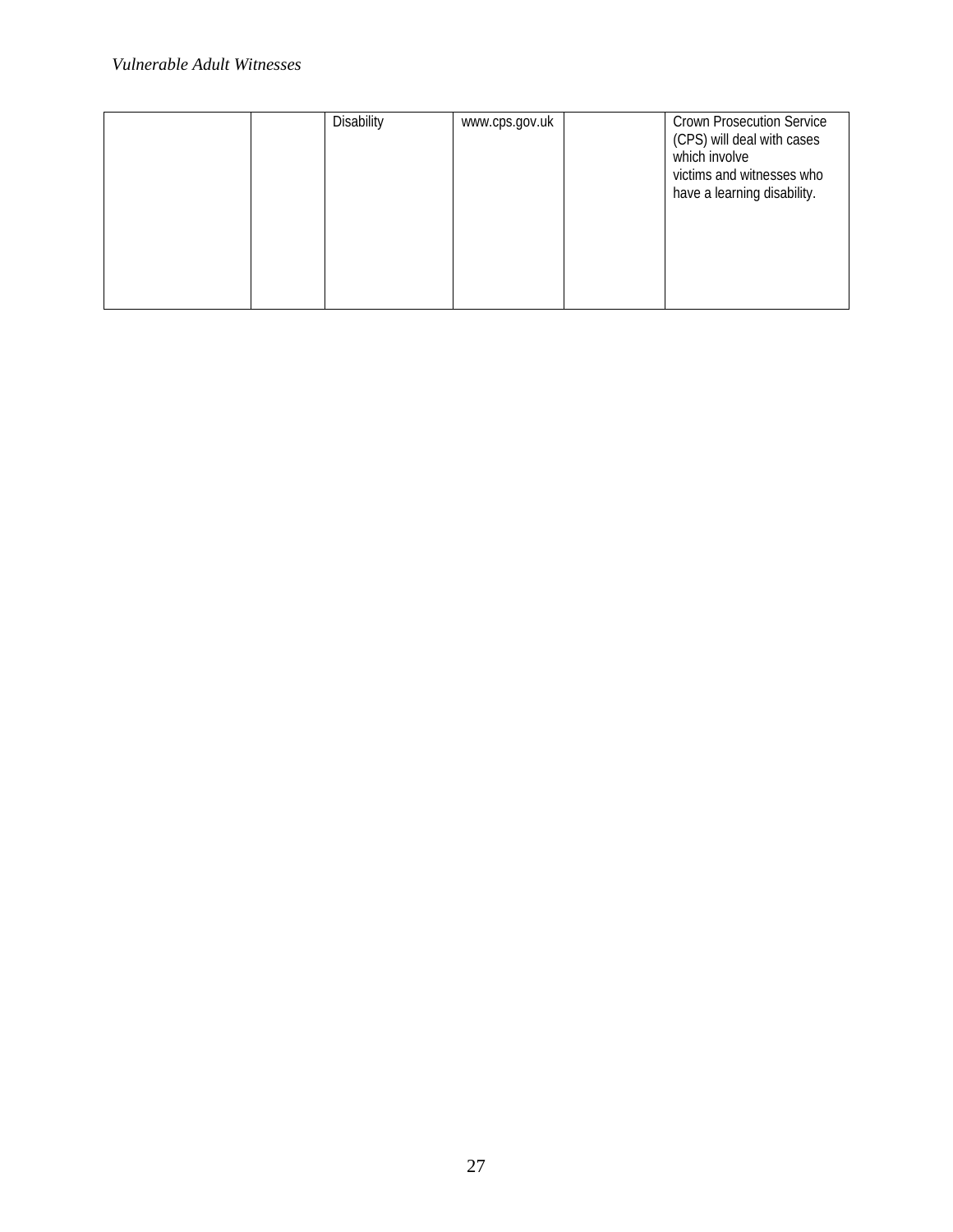#### **Appendix B: Consent to Participate**

#### **Department of Justice Canada Research on Testimonial Supports for Vulnerable Adult Victims/Witnesses**

You are asked to participate in a research study on the experiences and perceptions of Crown prosecutors of the testimonial support provisions for vulnerable adult victims/witnesses found in s.486 of the *Criminal Code.* Pamela Hurley, on behalf of the Department of Justice Canada, is undertaking research.

#### **PURPOSE OF THE STUDY**

The purpose of this research is to better understand how the provisions on testimonial supports are working in cases of vulnerable adults. These provisions were expanded and clarified in January 2006. The Department of Justice will use the results of this study to inform criminal law policy and criminal law reform. While there has been empirical research in this area with respect to child victims/witness, there is very little research with respect to vulnerable adults. A draft report will be shared with participants to ensure accuracy in terms of content as well as the final report. All jurisdictions will learn from the results.

#### **PROCEDURE**

You would participate in semi-structured telephone interview that will last approximately 30 minutes. Questions will be asked about your experiences applying for and prosecuting cases with the different testimonial supports (e.g. support person, screen, closed circuit television/video-conferencing), including challenges and positive outcomes. You will receive a set of questions in advance of the interview.

#### **CONFIDENTIALITY**

The research will be conducted in accordance with the Tri-Council Policy Statement on ethics and research involving humans and interested. No individual nor specific jurisdiction will be identified by name in the resulting report.

If you have any questions or concerns about the research, please feel free to contact: Ms Pamela Hurley at 519-433-1024 (pamhurley3@rogers.com) or Dr. Susan McDonald at the Department of Justice Canada, at 613-957-9315 (smcdonal@justice.gc.ca).

I have read the letter of information.

**\_\_\_\_\_\_\_\_\_\_\_\_\_\_\_\_\_\_\_\_\_\_\_\_\_\_\_\_**

I agree to be involved in the research. I understand that I can withdraw my consent at any time.

**Signature**

**Date: \_\_\_\_\_\_\_\_\_\_\_\_\_\_\_\_\_\_\_\_\_\_\_ Location: \_\_\_\_\_\_\_\_\_\_\_\_\_\_\_\_\_\_\_\_**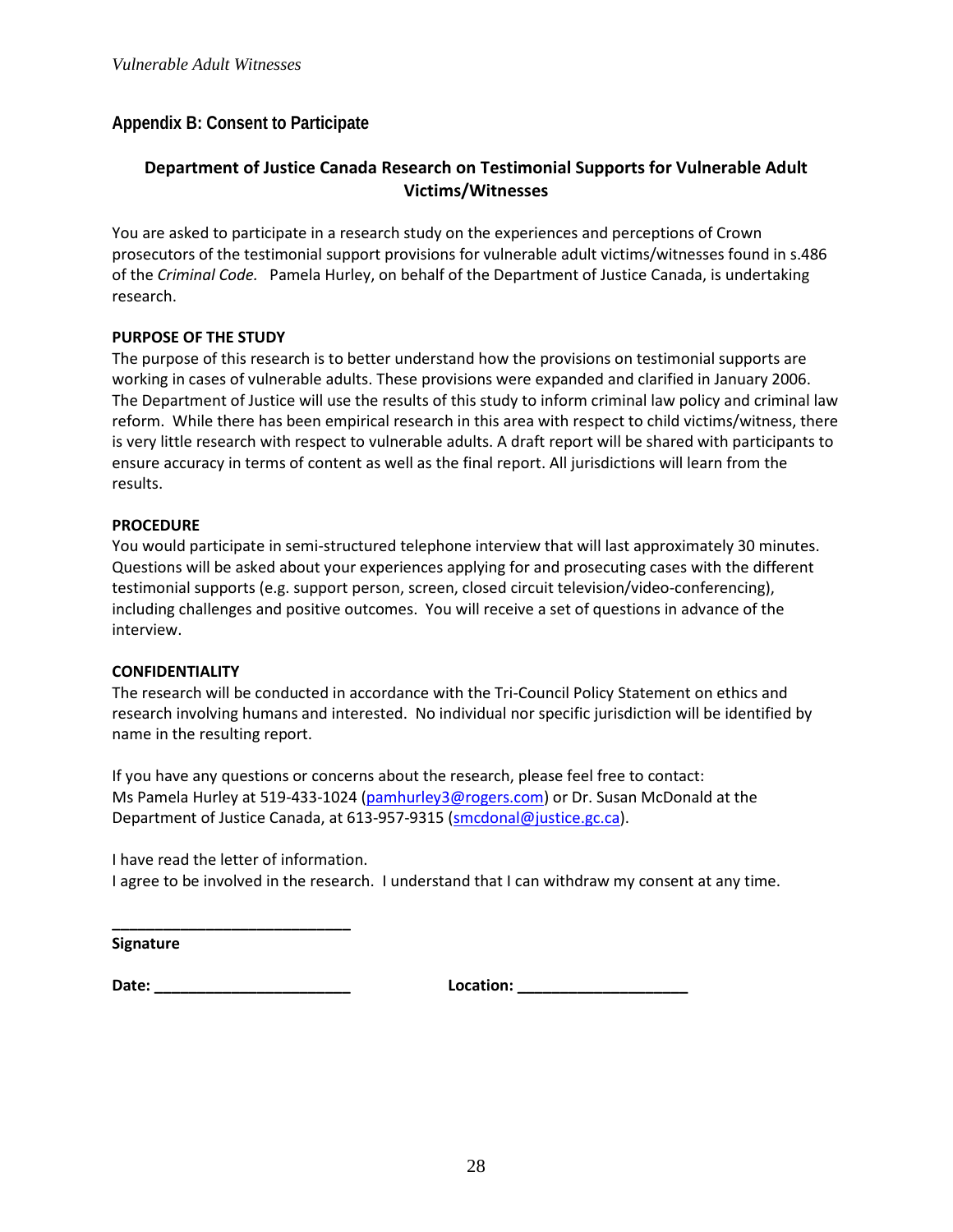# **Appendix C: Survey Survey on Testimonial Aids for Vulnerable Adults**

*(30 minutes)*

*(NOTE: No individual or specific jurisdiction will be identified by name in the resulting report.)*

| <b>NAME:</b> name of interview subject<br>+ location | Position:        |
|------------------------------------------------------|------------------|
| (direct) Phone:                                      | Mailing ADDRESS: |
| Email:                                               |                  |
| Date of interview:                                   |                  |

#### **Location, other background/context**

| Describe the location and size of your community: | Approximately how many Crown Prosecutors are in |
|---------------------------------------------------|-------------------------------------------------|
| rural/remote<br>Urban                             | your office?                                    |
| Number of years experience as a prosecutor?       |                                                 |
|                                                   |                                                 |
| Any additional comments?                          |                                                 |
|                                                   |                                                 |
|                                                   |                                                 |

| Do you work with a victim/witness program? | Do you work with Crown Witness Coordinators? |
|--------------------------------------------|----------------------------------------------|
| Yes<br>No                                  | Yes<br>No.                                   |
|                                            |                                              |

# **Applications for Testimonial Aids (since 2006)**

| 1. Since 2006, have you made application(s) for       | Since 2006, have you made application(s) for          |  |  |
|-------------------------------------------------------|-------------------------------------------------------|--|--|
| testimonial accommodations under s.486.2 (1)          | testimonial accommodations under s.486.2 (2)          |  |  |
| [presumptive] for an ADULT witness who has either a   | [discretionary] for an ADULT witness who has either a |  |  |
| physical or mental disability?                        | physical or mental disability?                        |  |  |
| Yes.<br>No                                            | Yes<br>No                                             |  |  |
| If you have applied under section $s.486.2(1)$        | If you have applied under section s.486.2(2)          |  |  |
| [presumptive] for an ADULT witness who has either a   | [discretionary for an ADULT witness who has either a  |  |  |
| physical or mental disability, approximately how many | physical or mental disability, approximately how many |  |  |
| times have you applied, since 2006?                   | times have you applied, since 2006?                   |  |  |
| 1 to 3 times                                          | 1 to 3 times                                          |  |  |
| 4 to 10 times                                         | 4 to 10 times                                         |  |  |
| Over 10 times                                         | Over 10 times                                         |  |  |
|                                                       |                                                       |  |  |

## **Which testimonial aids**

| 2. If you have applied under $s.486.2$ (1)               | If you have applied under $s.486.2$ (2)                  |
|----------------------------------------------------------|----------------------------------------------------------|
| [presumptive]for adults with physical or mental          | [discretionary] for adults with physical or mental       |
| disability, which of the following testimonial aids have | disability, which of the following testimonial aids have |
| you applied for?                                         | you applied for?                                         |
| Support person? Approximately how often?                 | Support person? Approximately how often?                 |
| 1 to 3 times                                             | 1 to 3 times                                             |
| 4 to 10 times                                            | 4 to 10 times                                            |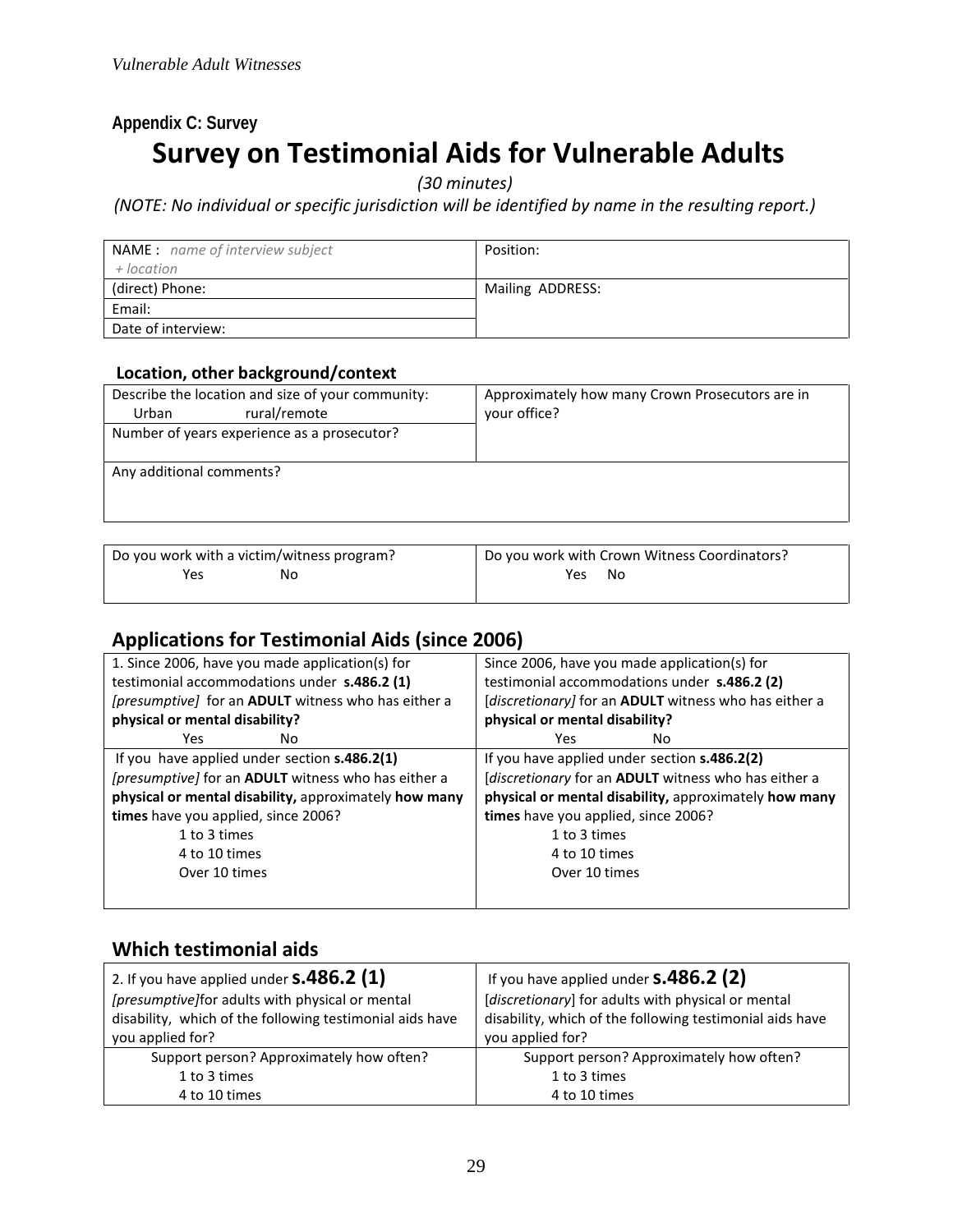| Over 10 times                            | Over 10 times                            |
|------------------------------------------|------------------------------------------|
| Screen? Approximately how often?         | Screen? Approximately how often?         |
| 1 to 3 times                             | 1 to 3 times                             |
| 4 to 10 times                            | 4 to 10 times                            |
| Over 10 times                            | Over 10 times                            |
| CCTV or video-conferencing? how often?   | CCTV or video conferencing? How often?   |
| 1 to 3 times                             | 1 to 3 times                             |
| 4 to 10 times                            | 4 to 10 times                            |
| Over 10 times                            | Over 10 times                            |
| Any combination of the above? how often? | Any combination of the above? how often? |
| 1 to 3 times                             | 1 to 3 times                             |
| 4 to 10 times                            | 4 to 10 times                            |
| Over 10 times                            | Over 10 times                            |

# 3. **How/when** do you **identify the need** for a testimonial aid for a vulnerable ADULT

witness? Check all that apply

| your first meeting with the witness    | - recommendation from Victim Services |
|----------------------------------------|---------------------------------------|
| information from investigating officer | - other                               |

| 4. If you made an application under $\bf{S}$ 486.2 (1) | If you made an application under $s$ 486.2 (2)           |
|--------------------------------------------------------|----------------------------------------------------------|
| [presumptive], what material(s), if any, have you used | [discretionary], what material(s), if any, have you used |
| to support the application?                            | to support the application?                              |
| - existing medical or other written documents          | - existing medical or other written documents            |
| - evidence from police officer                         | - evidence from police officer                           |
| - expert evidence                                      | - expert evidence                                        |
| - witness behaviour in court environment               | - witness behaviour in court environment                 |
| - other                                                | - other                                                  |

| 5. In your experience, how often is an application under | In your experience, how often is an application under |
|----------------------------------------------------------|-------------------------------------------------------|
| $\sim$ 5.486.2 (1) [presumptive] granted?                | $\vert$ s.486.2 (2) [discretionary] granted?          |

#### 6. Are these applications usually **opposed**, or does defense counsel **consent**?

# Can you recall **reasons** given for any **denied applications?**

7. Do you notify or consult with the victim or witness, and advise them of the availability of accommodations?

**The State State State State State State State State State State State State State State State State State State** 

If not, why not?

| 8. For a <b>preliminary hearing, WHEN</b> do you        | For the actual $\text{trial}$ , WHEN do you make application |
|---------------------------------------------------------|--------------------------------------------------------------|
| make application for a testimonial aid for a vulnerable | l for a testimonial aid for a vulnerable adult witness       |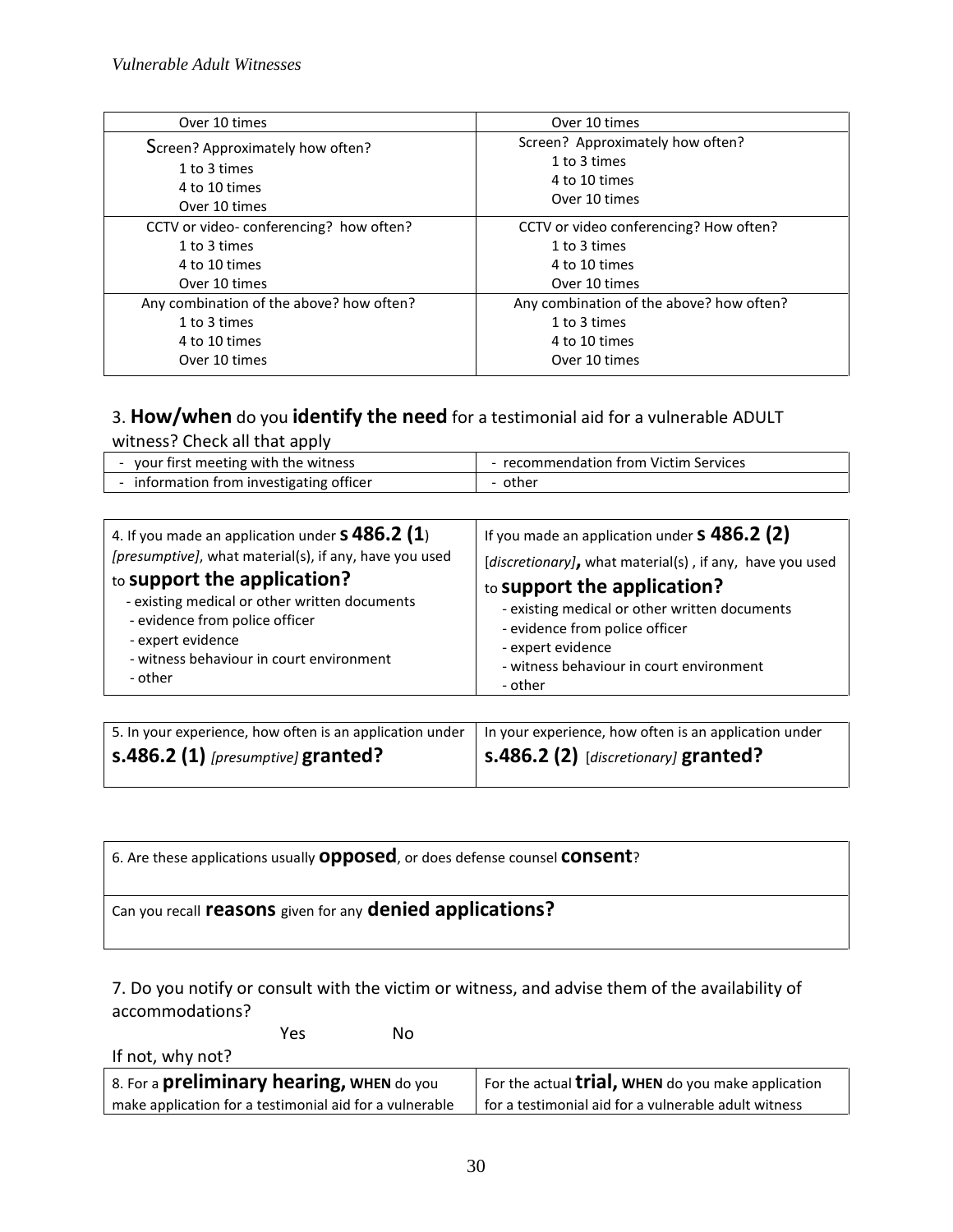| adult witness                                                         | - weeks before the hearing                                          |
|-----------------------------------------------------------------------|---------------------------------------------------------------------|
| - weeks before the hearing<br>- less than one week before the hearing | - less than one week before the hearing<br>- the day of the hearing |
| - the day of the hearing                                              |                                                                     |

9. In your experience, have any applications for testimonial aids for adults resulted in **adjournment(s)?**

Yes No

Comments?

10. Do you know of others in your office who have made applications under section 486 for vulnerable adults?

| For a witness with a <b>disability</b> , | Regarding access to testimonial | Do any of these issues influence  |
|------------------------------------------|---------------------------------|-----------------------------------|
| have you encountered any of these        | equipment, do you have          | whether you apply for testimonial |
| barriers?                                | <b>CCTV/video</b>               | aids for vulnerable adults?       |
|                                          | teleconferencing equipment      | - case load                       |
| - cost of assessment                     | in the court house(s) where you | - lack of preparation time        |
| - availability of an assessor            | work?                           |                                   |
|                                          |                                 | - level of support from bench?    |
| - other                                  | Yes<br>No.                      |                                   |
|                                          |                                 | - other                           |
|                                          | Screen??                        |                                   |
|                                          |                                 |                                   |

#### 11. Have you encountered any **barriers**in applying for testimonial aids for vulnerable adults?

| 12. In the cases where you have made these                          | In the cases where you have made these applications, |
|---------------------------------------------------------------------|------------------------------------------------------|
| applications, can you recall What types of                          | can you recall what types of vulnerabilities         |
| disabilities were pertinent to witnesses, for                       | were pertinent to witnesses, for whom you made       |
| whom you made application under $\bf{s}$ 486.2 (1)<br>[presumptive] | application under $s$ 486.2 (2) [discretionary]      |
|                                                                     | Any comments?                                        |
| Any comments?                                                       |                                                      |

# **Video- recorded evidence**

| 13. Have you made an application – under s.715.2 – for the admission of video recorded evidence with viva voce |    |  |
|----------------------------------------------------------------------------------------------------------------|----|--|
| testimony from an adult witness?                                                                               |    |  |
| Yes                                                                                                            | Nο |  |
|                                                                                                                |    |  |